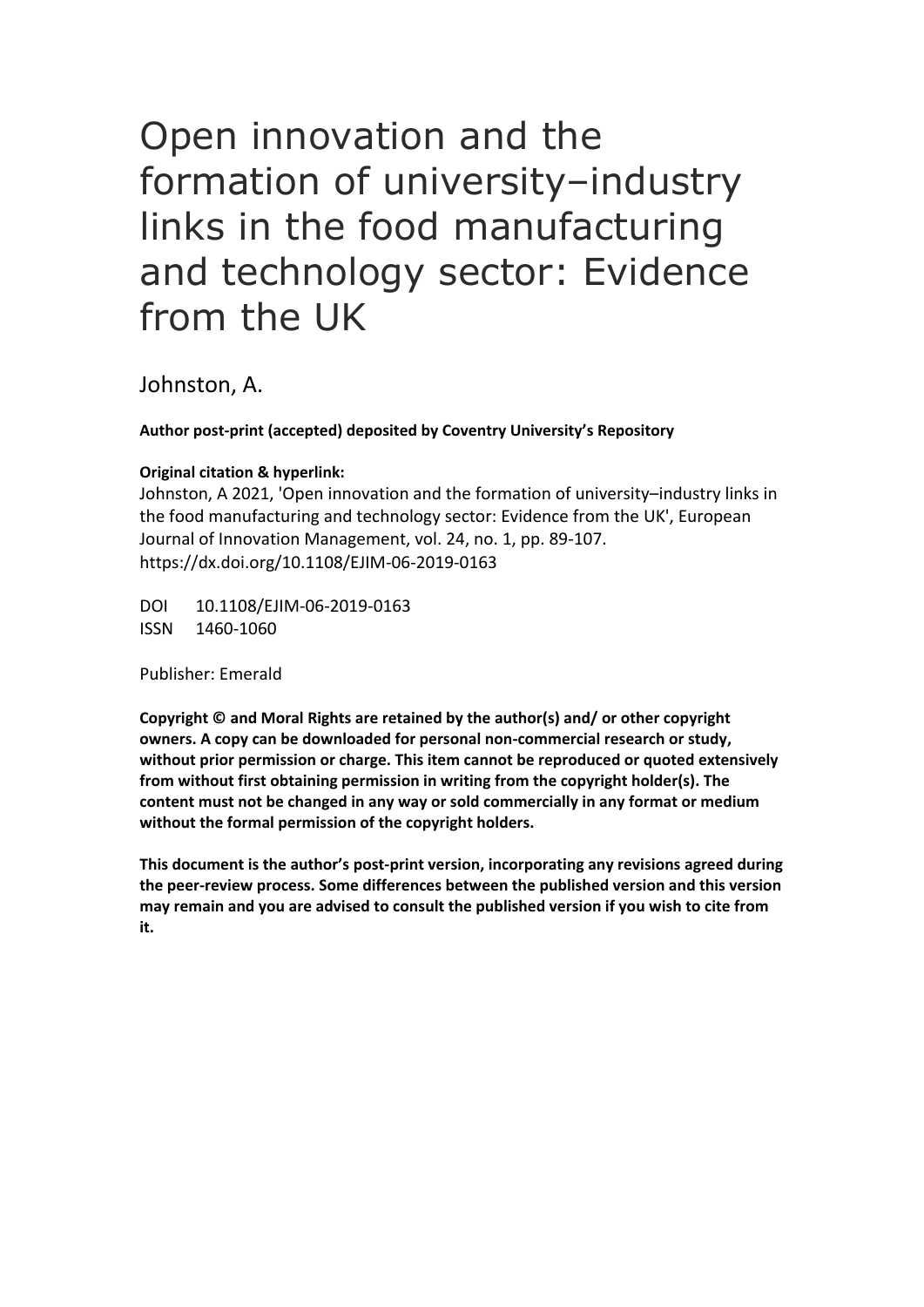**Open Innovation and the Formation of University-Industry Links in the Food Manufacturing and Technology Sector: Evidence from the UK**

# **Abstract:**

#### **Purpose**

Despite typically being regarded as 'low-tech,' the Food Manufacturing and Technology Sector is increasingly turning to open innovation practices involving collaboration with universities in order to innovate. Given the broad range of activities undertaken by this sector and the fact that it utilises analytical, synthetic, and symbolic knowledge for innovation, it makes an interesting case study on the factors that influence the formation of University-Industry links.

#### **Design/methodology/approach**

Using data from 249 collaborative projects that occurred between UK universities and food manufacturing and technology firms, the analysis utilises a logistic regression model based on a 'synthetic counterfactual approach' to modelling the probability a collaborative link will be established with one university and not others.

#### **Findings**

The results suggest that organisational proximity, conceptualised through the presence of prior ties between actors, have the largest influence on the formation of U-I links. In addition, spatial and technological proximity between actors also have a positive influence on link formation. This result suggests that the specificity of knowledge to the food sector is important in the formation of these U-I links.

# **Research limitations/implications**

The results suggest that the open innovation practices of food manufacturing and technology firms are like other sectors, even though their innovation practices are considered to be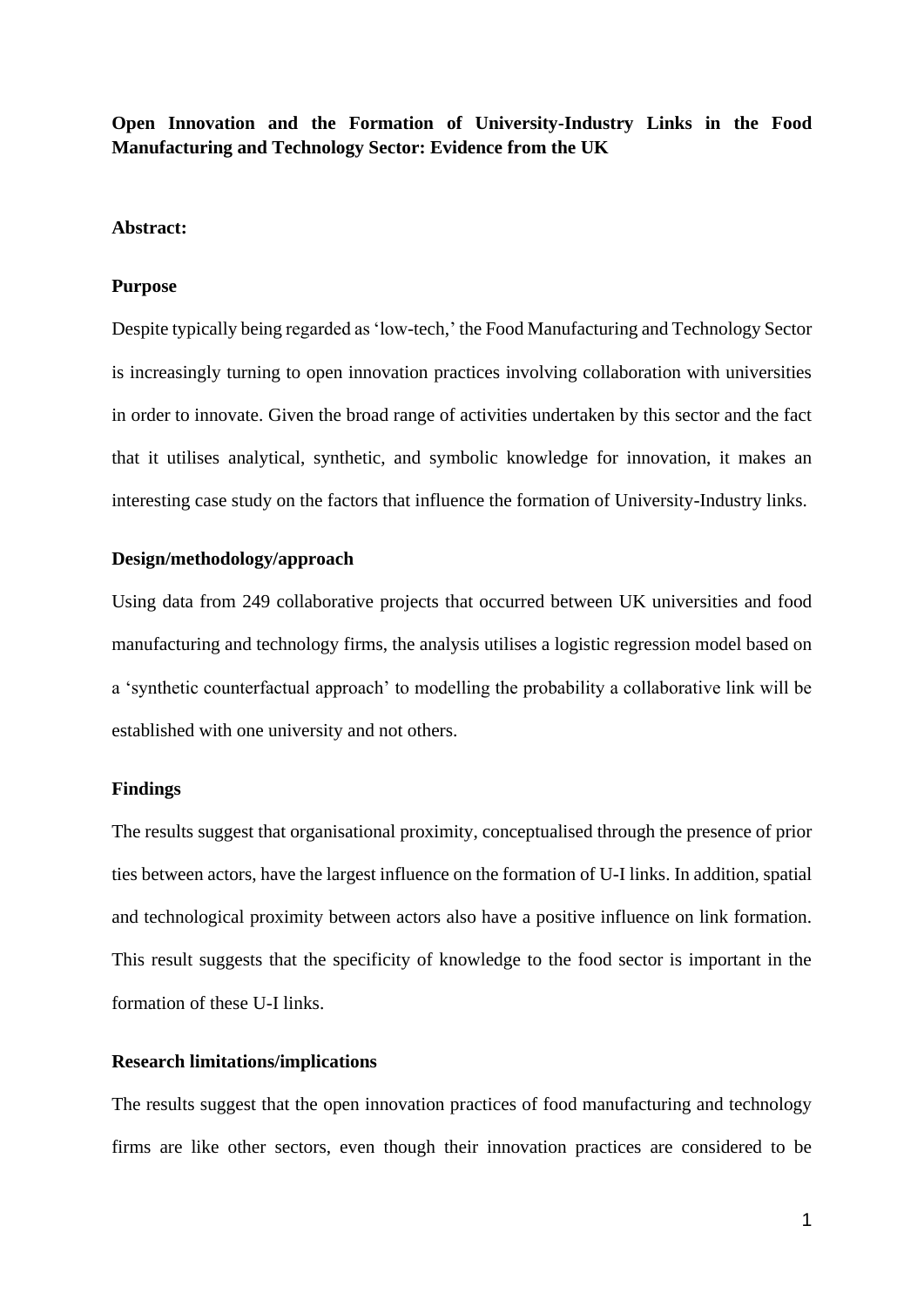different. However, the limitations of the paper mean that these findings may be specific to firms in the food manufacturing and technology sector in the UK.

# **Originality/value**

The food sector is under-represented in empirical studies on university collaboration; this paper addresses this and provides new insights into the formation of these links.

**Key Words:** university-industry linkages; open innovation; spatial proximity; prior ties; food sector

JEL Classification: L66; O31; O32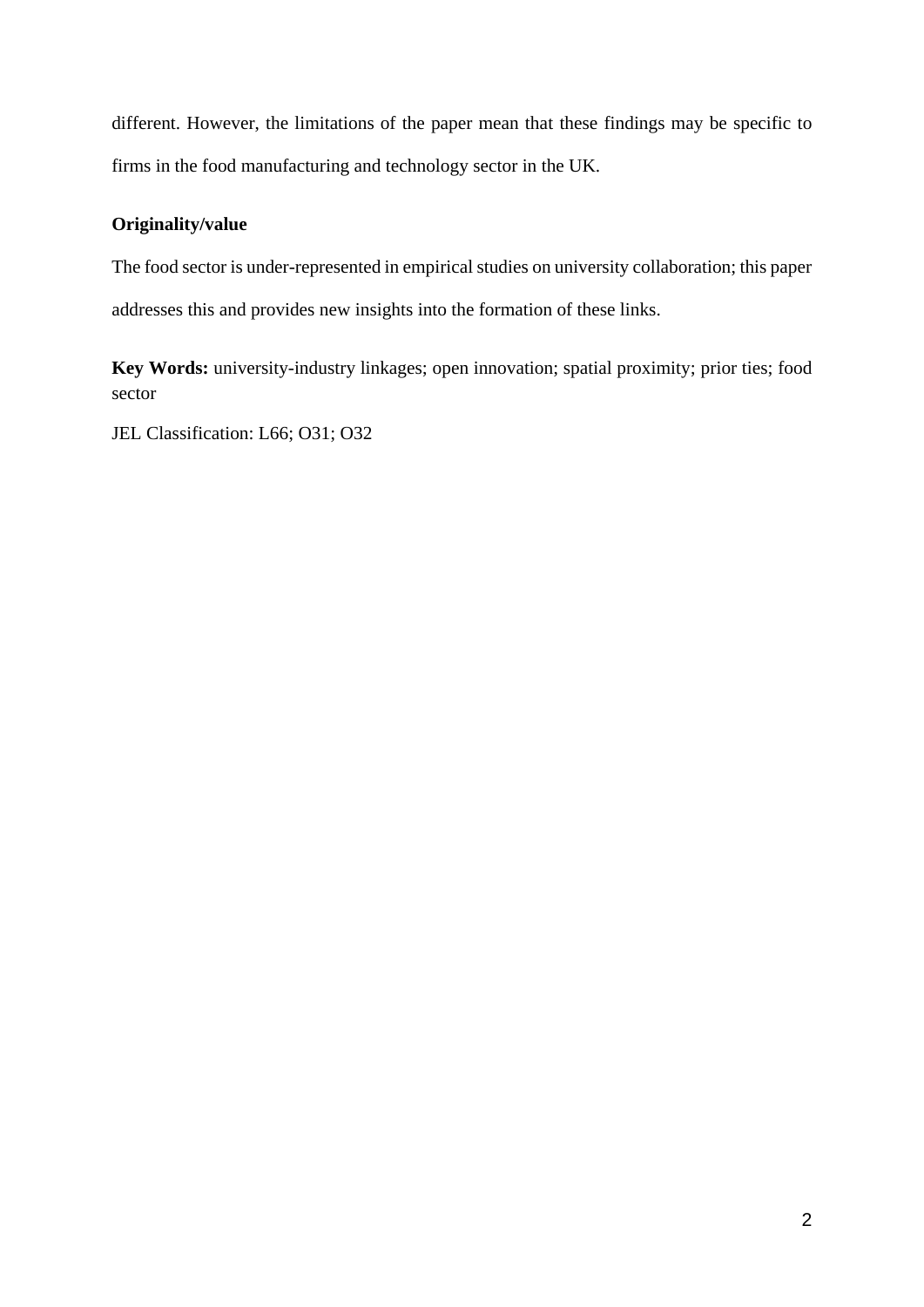# **1. Introduction**

The Food Manufacturing and Technology Sector has typically been regarded as 'low- tech' in nature and lacking in innovative capacity (Ciliberti, Carraresi, and Bröring 2016; Maietta 2015). Despite this characterisation, there is increasing empirical evidence of innovative activity within the sector (Martinez and Briz 2000; Triguero, Córcoles, and Cuerva 2013), driven by advances in biotechnology and coupled with competitive pressures to enhance food standards, quality, longevity, and minimise waste (Carraresi and Banterle 2015; Traill and Meulenberg 2002). In parallel, open innovation practices have been increasingly adopted by firms within the food sector (Avermaete et al. 2004; Bigliardi and Galati 2013; Sarkar and Costa 2008). In particular, the increased adoption open innovation practices has encouraged higher levels of collaboration with universities in order to utilise their knowledge and expertise (National Centre for Universities and Business 2015; Saguy 2011).

In the UK, the food sector is an important part of the economy; consumers spent £219 Bn on food, drink and catering in 2017 (Department for Environment Food and Rural Affairs 2018). Employment in the entire sector accounted for 3.9 million jobs, with food manufacturing and technology employing over 400,000 people in over 8200 enterprises (Department for Environment Food and Rural Affairs 2018). Food related research has also been well supported, with UK universities receiving over £853 million of funding for food related research projects between 2000-2015, significantly augmenting the 'science base' in this field.

The formation of University-Industry (U-I) links, has been shown to be a complex process that is reliant upon many factors (Ankrah and AL-Tabbaa 2015; Perkmann et al. 2013; Perkmann and Walsh 2007; Vick and Robertson 2018). Within the extant empirical literature, the importance of proximities, i.e. the closeness of actors either spatially, organisationally, or technologically, is particularly apparent in facilitating these links, typically easing the frictions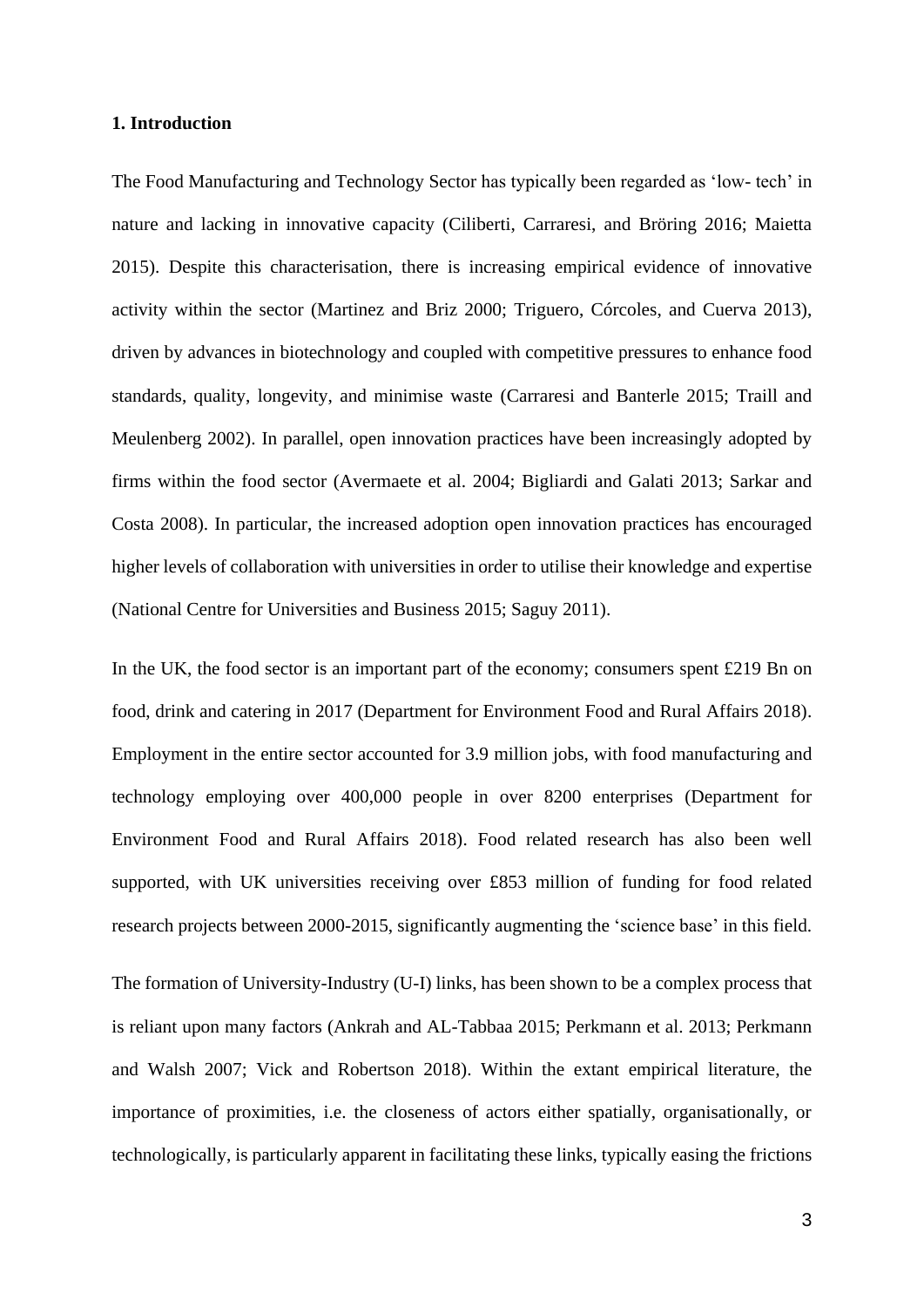that may prevent actors from different organisations working together to transfer knowledge effectively. However, the extant literature on U-I links typically treats this knowledge as a generic resource, while scholars have increasingly recognised that industries may rely on differing knowledge bases, not just in terms of the content of the knowledge but its *characteristics* (Asheim et al. 2007; Moodysson, Coenen, and Asheim 2008). One key characteristic of the food sector is that it that its diversity means that it uses analytical, synthetic, and symbolic knowledge in the course of innovation (Moodysson, Coenen, and Asheim 2008; Zukauskaite and Moodysson 2016). Thus, the knowledge required for innovation may be scientific in nature (analytical knowledge), focus on design and problem solving (synthetic knowledge), or be aesthetic in nature (symbolic knowledge) (Asheim et al. 2007; Martin 2012; Tether, Li, and Mina 2012; Zukauskaite and Moodysson 2016).

Given the importance of the food sector to the UK economy in terms of output and employment, coupled with its increased focus on open innovation activities involving collaboration with universities, this sector provides an interesting case study to enhance our understanding of U-I collaboration. Motivated by these developments and given the substantial level of investment in research in this area, this paper examines the interaction of food manufacturing and technology firms with universities in order to assess the factors that influence the development of collaborative links between the two. Therefore, the central research question posed in this paper is, given the diversity of the food manufacturing and technology sector and its utilisation of a broad knowledge base (Manniche and Testa 2010; Zukauskaite and Moodysson 2016) what factors influence the formation of U-I links involving firms in the food sector?

Using data on 249 collaborations initiated between 2000-2015, the analysis models the influence of spatial, organisational, and technological proximity plus the characteristics of a university in order to assess the drivers of U-I links in this sector. The results find that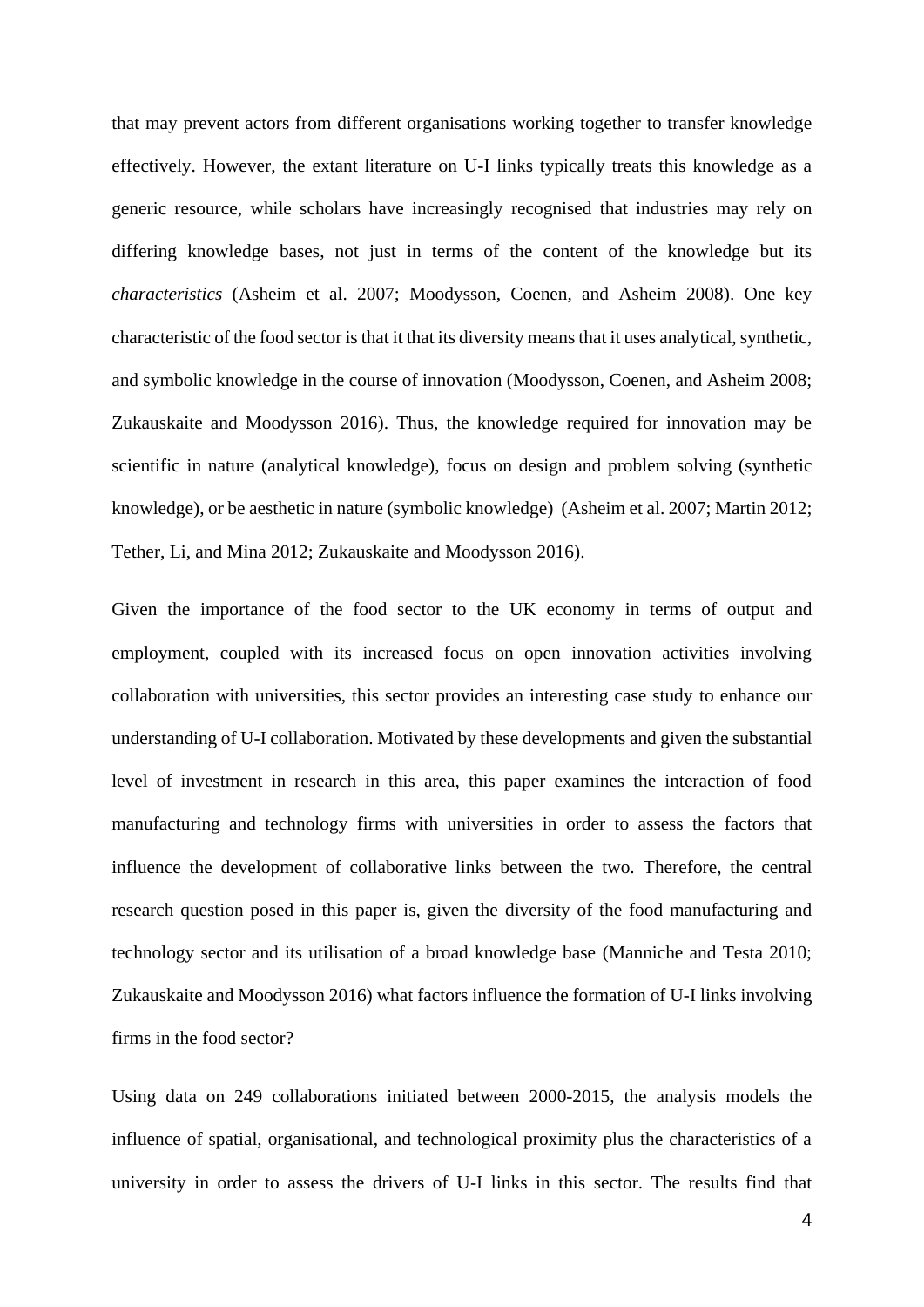organisational proximity has the largest influence on the formation of these links, followed by spatial proximity, and technological proximity. Thus, the paper's key contribution is that it highlights the fact that the most important factor in the development of U-I links within this sector is prior ties between partners, signalling the existence of organisational proximity. In addition, the evidence suggests that at first glance the food sector resembles others regarding the importance of the physical closeness of university partners in facilitating U-I links. Finally, the relevance of the knowledge and expertise of the university partner to the food sector are also important determinants of the formation of these links, highlighting the importance of technological proximity.

The paper is structured as follows; Section 2 presents the conceptual framework underpinning the analysis. Section 3 then outlines the methodology, while section 4 presents the results of the analysis. Finally, Section 5 discusses the implications of the results, while Section 6 concludes and discusses the implications of the findings.

# **2. Contextual Background and Theoretical Framework**

### **2.1 Context: The UK Food Manufacturing and Technology sector**

Despite making a significant contribution to the UK economy, the food sector is typically regarded as a low technology sector (Avermaete et al. 2004; Ciliberti, Carraresi, and Bröring 2016; Maietta 2015; Martinez and Briz 2000). Yet this label is something of a misnomer as growth within the food sector is increasingly driven by innovation (Alfranca, Rama, and von Tunzelmann 2002). In tandem, firms within the sector have increasingly adopted open innovation practices in the pursuit of new products and processes (Bigliardi and Galati 2013; Sarkar and Costa 2008), driven in particular by increasing competition (Carraresi and Banterle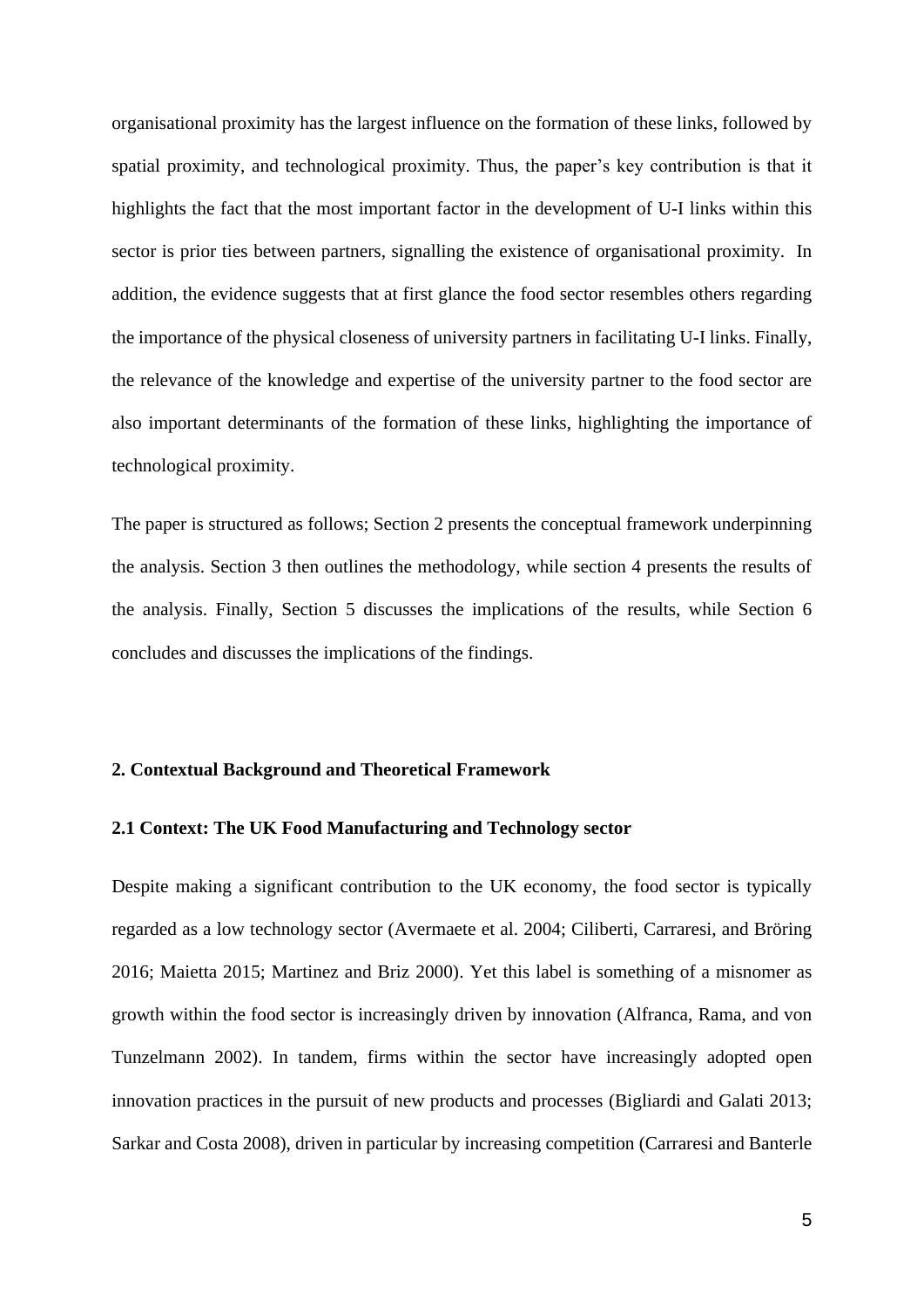2015; Triguero, Córcoles, and Cuerva 2013). Furthermore, previous studies show that that the proportion of innovative firms in the food sector is at least one third, but could be as high as ninety percent (Avermaete et al. 2004; Martinez and Briz 2000; Triguero, Córcoles, and Cuerva 2013).

Given the sector's strategic importance the UK economy in terms of employment and value added, there have been several recent efforts to provide supporting infrastructure to promote innovation within the sector. One key example is the Government's setting up of the Agri-food Leadership Council, with an explicit aim of encouraging the adoption of new technologies and adaptation of existing technologies in the sector. In addition, the Government provided £70 million to create the Agri-Tech Catalyst to promote innovative activities (Department for Business Innovation and Skills 2013). Furthermore, the greater reliance on open innovation practices within the sector has resulted in an increased interest in the potential of universities as collaborative partners (National Centre for Universities and Business 2015; Saguy 2011). Indeed, between 2000-2015, over £950 million of research funding was awarded to projects focussed on food related projects, of which universities received over £853 million. Therefore, this funding highlights the fact that UK universities may represent significant sources of knowledge for this sector, which, coupled with the Government's current focus on the building of university links to enhance innovation and long-term economic performance as laid out in the current Industrial Strategy White Paper (HM Government 2017), emphasizes the importance of collaborating with universities for the food sector.

Therefore, considering its strategic importance to the UK economy, the food manufacturing and technology sector represents an interesting case study to further our understanding of the factors that underpin the formation of U-I links. The central research question of this paper is which factors influence the formation of U-I links involving firms from the food sector? In

6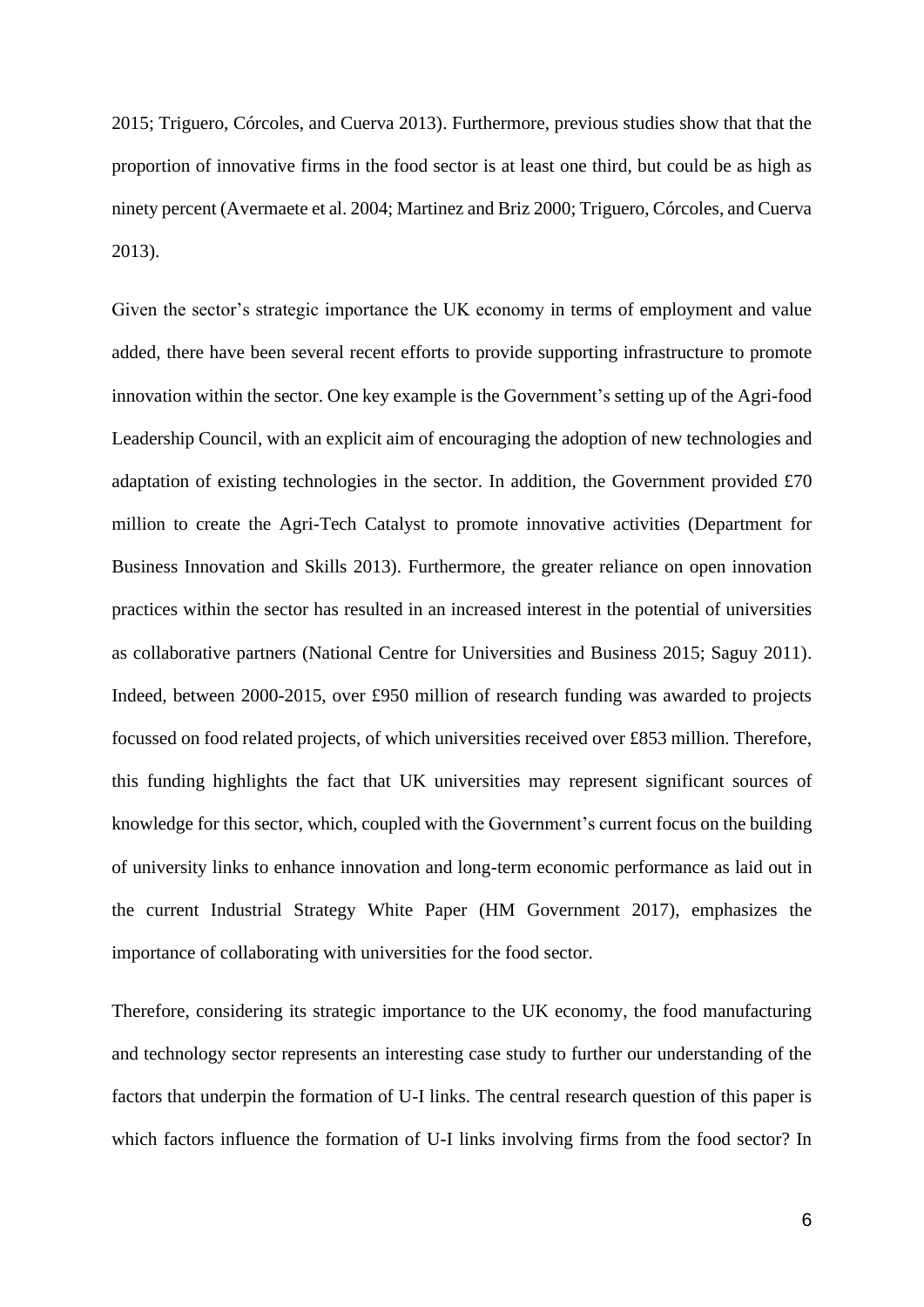order to investigate this question, the remainder of this section outlines a conceptual framework for the analysis of the formation of U-I links.

### **2.2 Theoretical Background: Open Innovation and University-Industry Links**

Within the open innovation paradigm, universities are increasingly recognised as significant sources of external knowledge and key nodes in these networks (Audretsch, Lehmann, and Wright 2012; Bok 2003; D'Este and Patel 2007; Huggins, Johnston, and Stride 2012; Striukova and Rayna 2015). Consequently, as academic knowledge becomes viewed as an ever more important input in the development of new ideas within firms (Huggins, Johnston, and Stride 2012; Kauffeld-Monz and Fritsch 2013; Mueller 2006; Rutten, Boekma, and Kuijpers 2003), the role and ethos of the higher education sector has broadened from its original missions of research and teaching, to encompass a third mission focussed on industry collaboration and the exploitation and commercialisation of knowledge (Laredo 2007; Pinheiro, Langa, and Pausits 2015; Thursby, Jensen, and Thursby 2001).

U-I linkages, therefore, are viewed as playing a prominent role in developing the capabilities of firms, as they are ultimately designed to leverage skills, knowledge, and resources into a firm in order to enhance competitiveness (Bishop, D'Este, and Neely 2011; Mäkimattila, Junell, and Rantala 2015). Indeed, collaborating with universities typically has a positive impact on the firms involved, with the extant literature highlighting a number of benefits to the firms involved including: increased sales, higher research productivity, promoting the development of patents, facilitating access to a broader range of external resources, encouraging learning within the firm, and broadening the scope of their activities (Abreu et al. 2008; Fontana, Geuna, and Matt 2006; Hagerdoorn, Link, and Vonortas 2000; Lööf and Broström 2006). Consequently, policymakers are increasingly promoting higher levels of external engagement between firms and universities, particularly through collaborative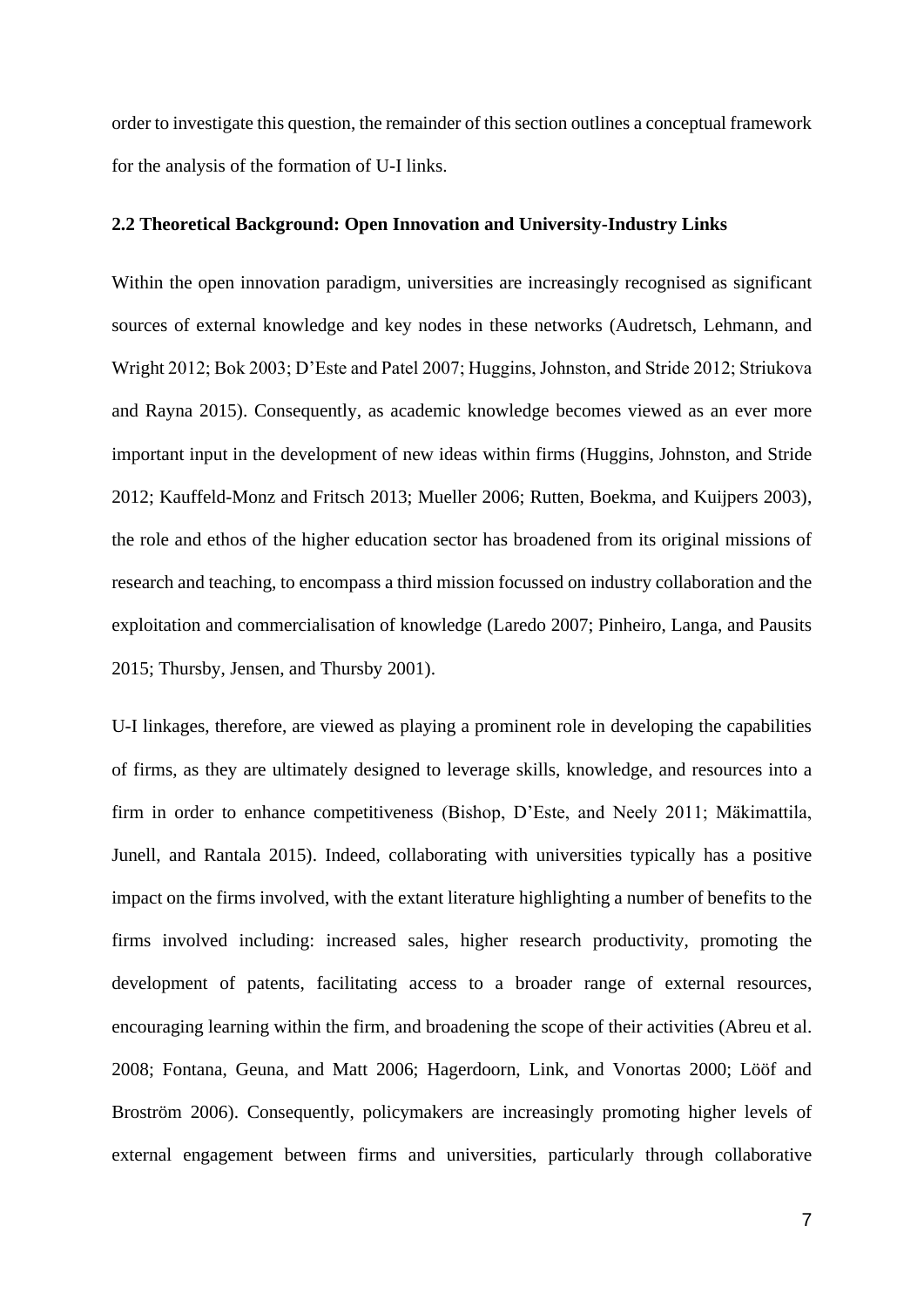linkages that aim to ensure these 'third mission' activities are capitalised upon (Dowling 2015; Lambert 2003; Thursby and Thursby 2002; Wilson 2012).

While U-I linkages may offer significant gains to firms, they are not necessarily risk free. This may be due in part to the fact that U-I linkages focus on new knowledge, ensuring that the project is focussed on the start of the innovation process, commonly referred to as the 'fuzzy front end' where the process is often inexact or unfocused (Alam 2006; Montoya-Weiss and O'Driscoll 2000). Furthermore, there are uncertainties relating to the problem of asymmetric information, as both parties are unaware of the likely knowledge and capabilities possessed by their potential partner ensuring that proper governance mechanisms are in place (Rossi 2010). Thus, while participation in inter-organisational knowledge networks is viewed as addressing the uncertainties faced by the firm in terms of development and, ultimately, survival (Beckman, Haunschild, and Phillips 2004), the actual process of network creation is itself an uncertain practice (Debackere and Veugelers 2005).

As such, in the context of the food manufacturing and technology sector, calls have been made for a 'paradigm shift' in order to break down barriers and develop a mutual vision between food businesses and universities for the pursuit of joint innovation projects (Saguy 2011). Indeed, within the context of the food technology and manufacturing sector, the European Commission has led attempts to circumvent any barriers to the development of U-I links in the food sector through the development of initiatives such as European Technology Platform for the Food sector (Food for Life). Thus, successful collaboration between the two can occur successfully (Braun and Hadwiger 2011).

# **2.3 Drivers of University-Industry Linkage Formation**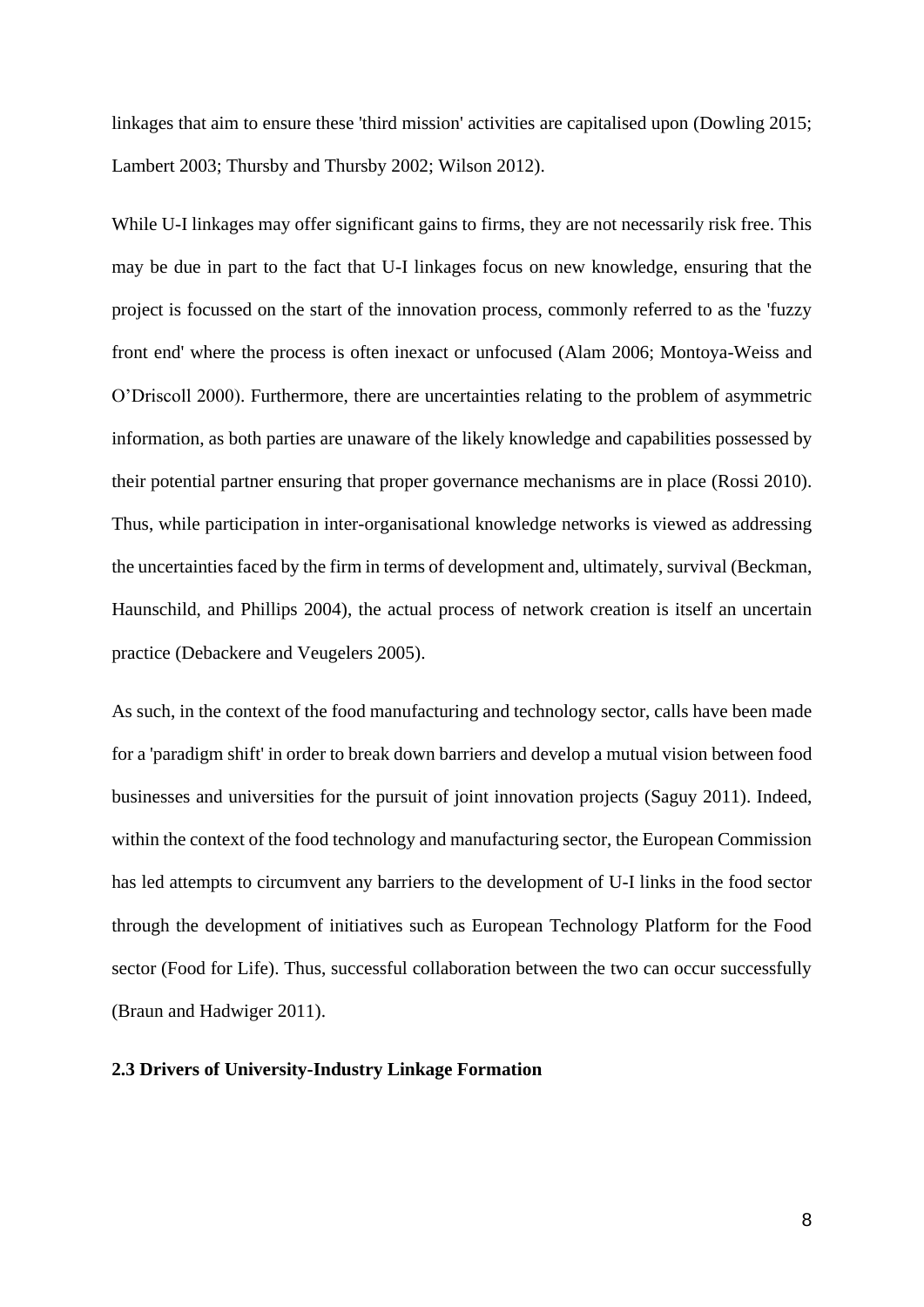Within the extant literature, a broad range of empirical studies of U-I links have highlighted the complexity of the formation of these collaborations. This section provides an overview of this work in order to build a conceptual framework for analysis.

Firstly, spatial proximity between firms and universities has been highlighted as one of the most significant factors in the formation of collaborative links between the two (Kuttim 2016; Morgan 2004; Muscio 2013; Ponds, van Oort, and Frenken 2007; Sonn and Storper 2008). In short, spatial proximity allows the actions of potential partners to be observed, permitting an assessment as to their effectiveness and probable contribution to a collaborative venture to be made (Gulati 2007; Wood and Parr 2005). This also increases the intensity of collaborative links, with higher levels of face-to-face interaction promoting collective learning (Capello and Faggian 2005; Storper and Venables 2004) and 'communication externalities' (Charlot and Duranton 2004, 2006; Gittelman 2007). Thus, it is argued that spatial proximity allows the transfer of tacit knowledge, which is often contextual in nature, permitting the richness of information to be passed from actor to actor (Howells 2002; Knoben and Oerlemans 2006; Torre and Gilly 2000). Consequently, the evidence suggests that spatial proximity between firms and their university partners not only makes interaction between the two parties more straightforward but also provides the ability to observe other actors to ensure they are acting as they should. In addition, collaborating with a local university is viewed as reducing the costs of collaboration as well as an investment in capacity building within the local knowledge infrastructure (Fitjar and Gjelsvik 2018).

Further evidence from the extant literature on the relationship between link formation and spatial proximity increasingly suggests that it is curvi-linear in nature, i.e. follows an inverted 'U' shape (Broekel and Boschma 2012; Johnston and Huggins 2016a, 2016b). This result is important as it suggests that there are limits to the influence of spatial proximity, meaning that beyond an optimal level, the physical closeness of actors no longer increases the propensity for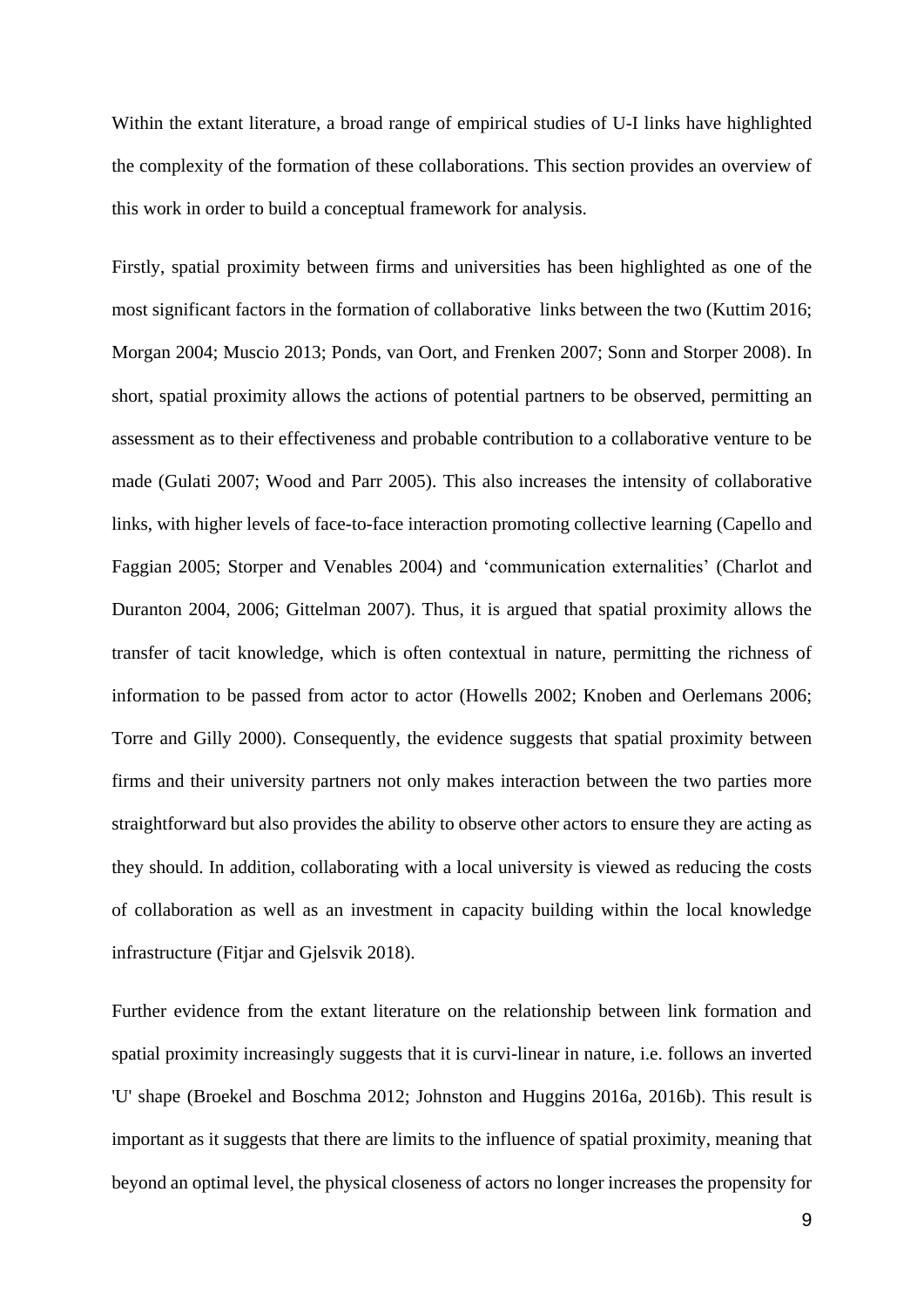them to develop a collaborative link, but instead has a negative effect on linkage formation. Thus, the partner is required not to be too close, nor too distant (Fitjar, Huber, and Rodríguez-Pose 2016). As such, there may be limits to the influence of spatial proximity with extremely high or extremely low levels having an equally negative effect on the propensity for collaborative links to develop. Furthermore, spatial proximity may have its drawbacks in that it may act as a barrier to innovation whereby more effective collaboration is undertaken with those outside of the local market (Ben Letaifa and Rabeau 2013); though while universities are not necessarily competitors their activities with multiple firms in the locale may promote unintentional spillovers of knowledge. As a result, it has been suggested that spatial proximity is neither a sufficient nor necessary condition for the successful formation of collaborative links between firms and universities (Torre and Rallet 2005).

While spatial proximity is important, the importance of other types of proximity in the formation of U-I links has also been noted (Chen and Xie 2018; D'Este, Guy, and Iammarino 2013; Kuttim 2016). For example, organisational proximity and technical proximity have been shown to be important determinants of university-industry collaboration (D'Este, Guy, and Iammarino 2013; Knoben and Oerlemans 2006; Kuttim 2016). Organisational proximity has been conceptualised in terms of the similarities between agents based on shared knowledge, methods of working, relationships, and culture (Aguilera, Lethiais, and Rallet 2012; Knoben and Oerlemans 2006). While the concept remains rather ambiguous in nature, it has been defined as "actors that belong to the same space of relations" (Oerlemans and Meeus 2005). Within the extant literature, prior ties between actors have been seen as indicators of organisational proximity (Aguilera, Lethiais, and Rallet 2012; D'Este, Guy, and Iammarino 2013), providing an opportunity to develop similar routines, and behaviours (Torre and Rallet 2005). Furthermore, in some circumstances, there is evidence that organisational proximity can act as a substitute for spatial proximity (Capaldo and Petruzzelli 2014); thus, the problems of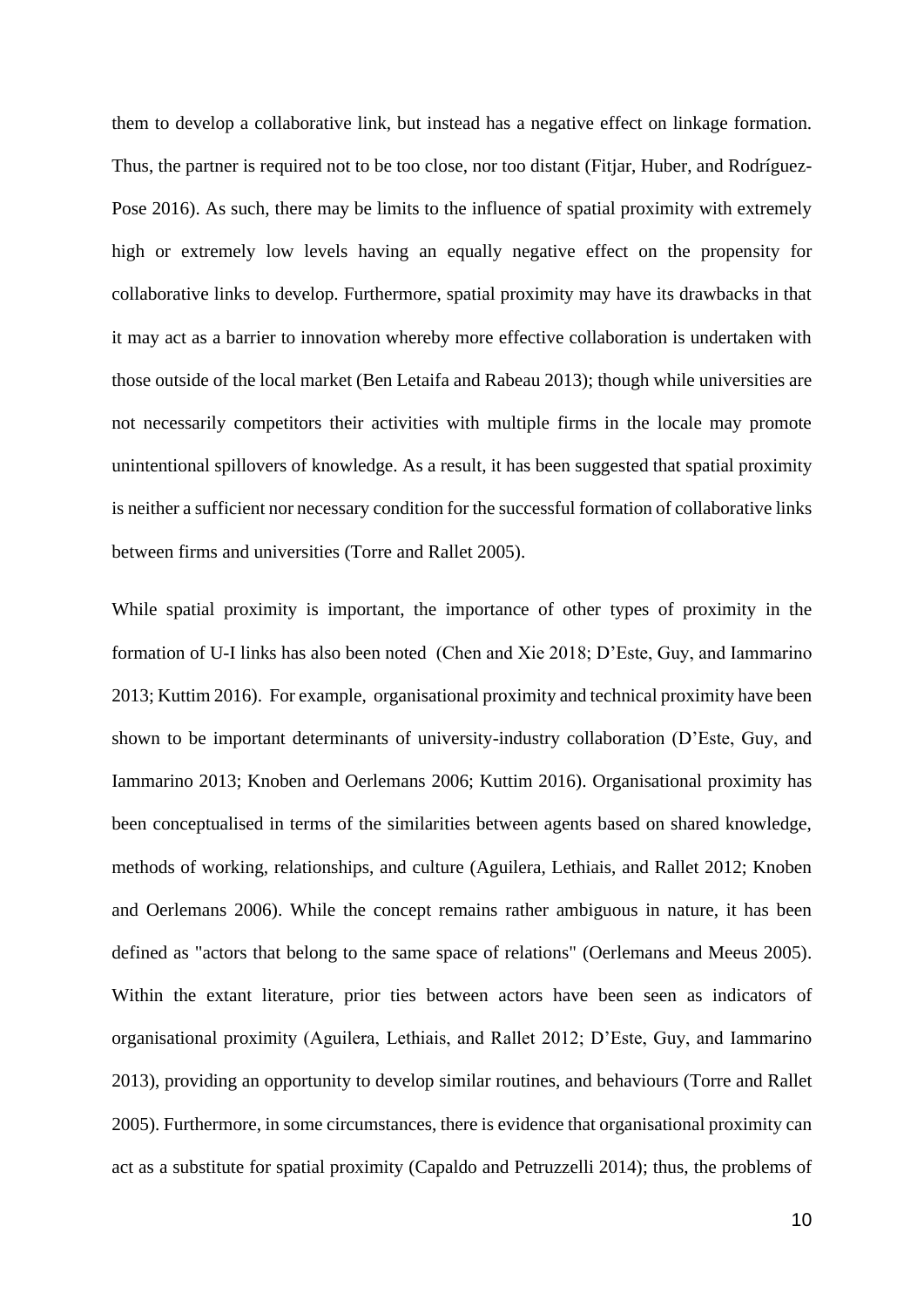collaborating over significant distances may be mitigated by organisational similarities. Despite these advantages, there are drawbacks to organisational proximity. It may hinder flexibility and also leave the firm locked into an unproductive relationship (Boschma 2005). Furthermore, firms may be required to possess the requisite social capital in order to develop this type of proximity (Ben Letaifa and Rabeau 2013).

In addition, technological proximity, referring to their similarity of knowledge, expertise, experiences, know-how of particular processes, machinery, or tools, (Knoben and Oerlemans 2006) has been proposed as an additional factor in the formation of U-I links. This type of proximity is viewed as enabling effective organisational learning as its presence means the actors involved in the collaboration are starting from the same point and understand the fundamentals of a particular field (Nooteboom 1999). Thus, where actors have a high level of technological proximity they are more likely to possess similar absorptive capacities (W M Cohen and Levinthal 1990). Where actors also share the same technical language they can more easily understand each other, making collaboration more effective (Huber 2012b). Again, there may exist drawbacks to technological proximity. Thus, its presence may merely ensure that knowledge is homogenous, i.e. where partner organisations share a knowledge base, they may be sharing similar knowledge. Consequently, any knowledge shared may not be truly new to the firm (Nooteboom 1999).

Beyond proximities, the characteristics of university partners have been shown to be an important determinant of the formation of their linkages with firms (Hewitt-Dundas 2012). Typically, the perceived quality of the academic partner is an important determinant in the formation of these linkages (D'Este and Iammarino 2010; Huggins, Johnston, and Steffenson 2008; Huggins, Johnston, and Stride 2012; Johnston and Huggins 2016a; Mansfield 1995). This suggests that they may act as an indicator of the likely performance of the university as a collaborative partner. Indeed, a university with a reputation as a generator of knowledge may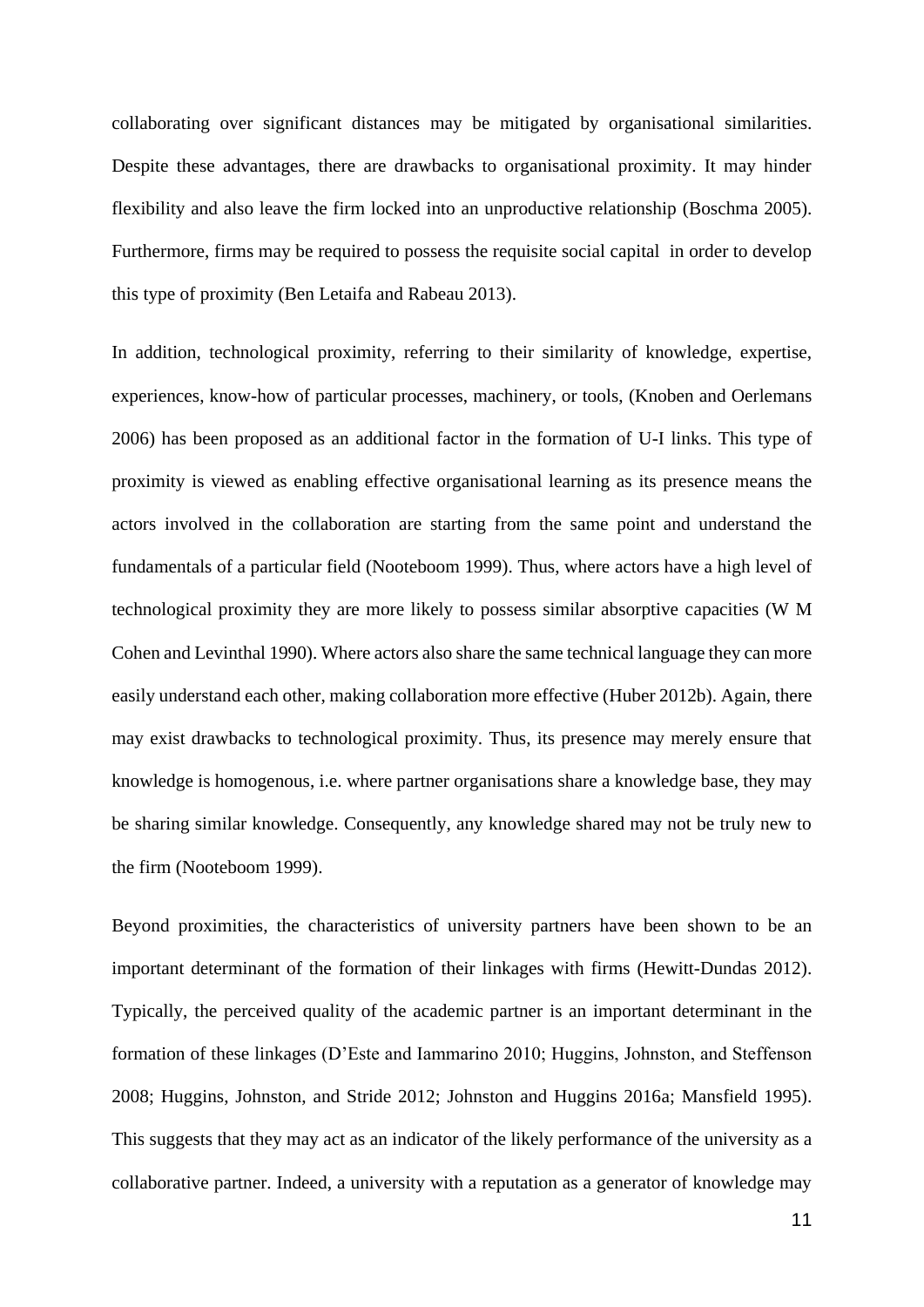possess higher levels of intellectual property, which a firm may seek to exploit in its commercial activities.

Research quality, however, does not necessarily capture the networking capabilities of universities, only their ability to generate knowledge. Networking capabilities are broad in scope, typically covering activities such as consultancy, contract research and collaboration (D'Este and Patel 2007; Huggins, Johnston, and Stride 2012), representing interactions between academics and individuals *outside* of the academic world (Wesley M. Cohen, Nelson, and Walsh 2002). It has been argued that universities with higher levels of business engagement have a higher propensity to commercialise their knowledge (Perkmann et al. 2013). It follows, therefore, that these activities provide a signal to outside organisations that the university is more 'engaged' and connected to industry in terms of the ability not just to create knowledge but to also exploit it, i.e. Mode 2 knowledge creation (Gibbons et al. 1994). As such, higher levels of commercial engagement will promote the development of collaborative linkages.

Similarly, the intellectual property possessed by a university has also been shown to be an important factor in the development of its collaborative links, as it can be taken to represent the stock of novel knowledge held by an institution (Acs, Anselin, and Varga 2002; Petruzzelli 2011). Patents can be interpreted as a signal that the knowledge in question has a certain level of uniqueness, and only available from that institution. They also represent the university's stock of new knowledge in a codified and accessible form. Despite evidence to suggest that income from patenting activities is generally lower than income from collaborative links (Perkmann, King, and Pavelin 2011), a university's stock of patents can still be regarded as an important signal to firms. Patents have been demonstrated to be an important method through which knowledge is shared in scientific disciplines, although not always as prevalent in other modes of knowledge transfer (Bekkers and Bodas Freitas 2008; Wesley M. Cohen, Nelson,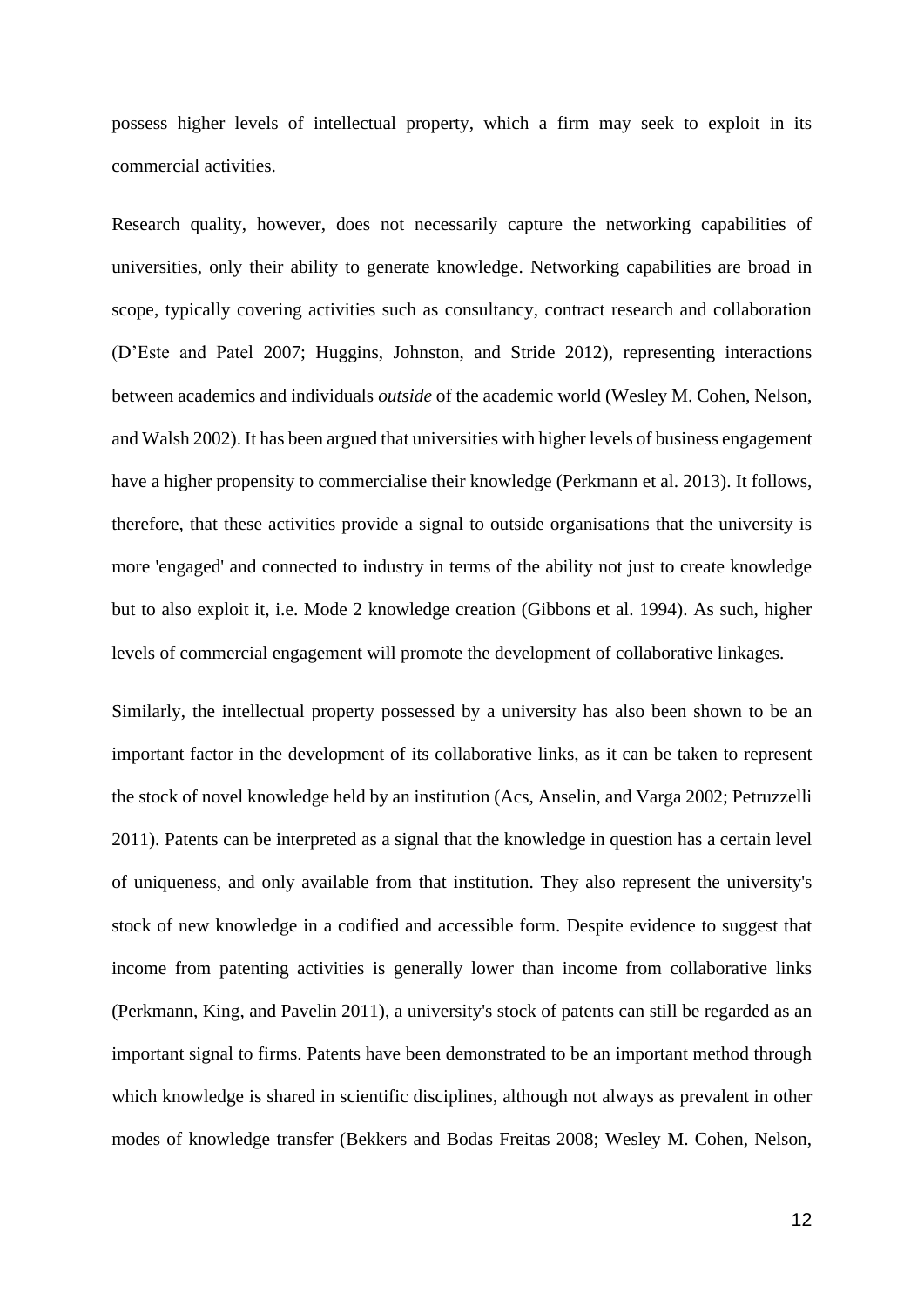and Walsh 2002; Narin, Hamilton, and Olivastro 1997). Again, it may be that the knowledge stock of a university may act as a signal of the suitability of a university as a partner.

One overlooked point within the literature on university links is that just as innovation practices vary across sectors (Malerba 2002), scholars have recognised that the type of knowledge utilised by an industries may also vary. Thus, industries may rely on differing knowledge bases, not just in terms of the content of the knowledge but its *characteristics* (Asheim et al. 2007; Moodysson, Coenen, and Asheim 2008). Three main types of knowledge base have been identified within the literature, analytical, synthetic, and symbolic (Moodysson, Coenen, and Asheim 2008). The first refers to scientific knowledge and a formal deductive method; synthetic knowledge focuses on design and problem solving, while symbolic knowledge is focussed on aesthetics (Asheim et al. 2007; Martin 2012; Tether, Li, and Mina 2012; Zukauskaite and Moodysson 2016). However, when examining U-I links, knowledge is treated as somewhat of a generic resource, little attention is paid to the composition of the knowledge base of the firms interacting and how this may influence the process.

In conclusion, the conceptual framework outlined in this section has highlighted the fact that the formation of U-I links is a complex process, reliant upon many factors including spatial, organisational, and technological proximities between partners as well as the characteristics of potential university partners. Given the importance of the food sector to the UK economy in terms of output, employment, and exports, coupled with its increased focus on open innovation activities involving collaboration with universities, plus the diversity of the sector and the resultant utilisation of all three broad types of knowledge, analytical, synthetic, and symbolic, means it provides an interesting setting for further empirical investigation into the formation of U-I links.

# **3. Data and Method**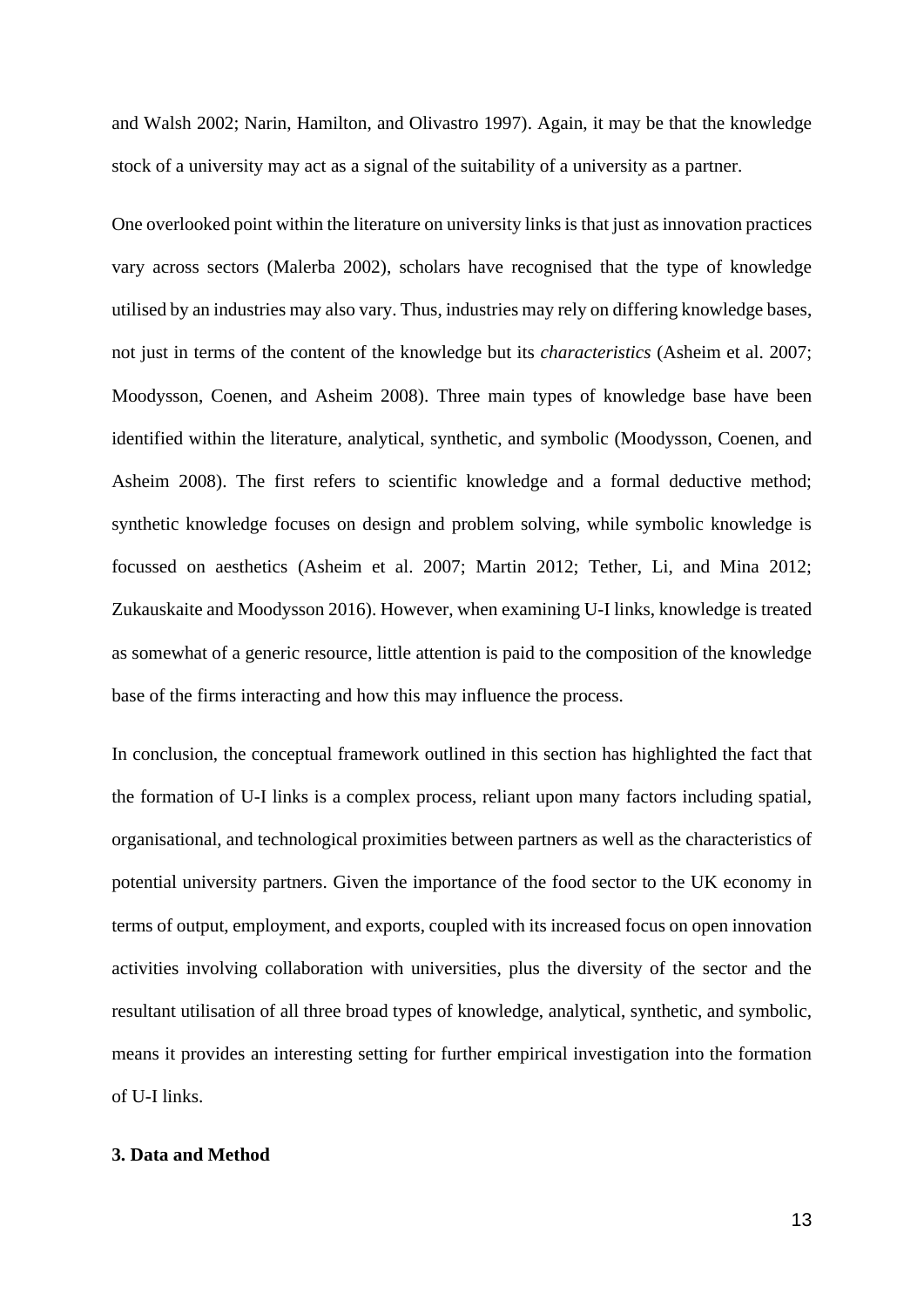The empirical focus of this paper is to analyse the factors that underpin the formation of U-I linkages involving firms in the food manufacturing and technology sector. The conceptual framework outlines the significance of spatial proximity in the formation of these ties, as well as other types of non-spatial proximity based around repeated ties, as well as a broad range of other characteristics of the universities involved. Food manufacturing and technology based collaborative research projects involving universities and UK firms provide an interesting background for two reasons: 1) the importance of the food sector to the UK economy (Department for Environment Food and Rural Affairs 2018); and 2) perceived differences in the innovation activities of the food sector (Martinez and Briz 2000; Triguero, Córcoles, and Cuerva 2013).

#### **3.2 Data Sources and Modelling Techniques**

This section details the data and statistical techniques utilised in the analysis. The dataset used for the analysis in this paper was compiled using information from the Research Councils Gateway, which is a publicly available resource that lists all research projects funded through the UK's Research Councils. Overall, research projects in this broad area received over £950 million of public money between 2000  $& 2015$ , the bulk of which went to universities (£853m). In total, projects involving collaborations between firms and universities received £39.5 million, highlighting the focus on pure academic, or Mode 1 type, research in this sector (Gibbons et al. 1994). To identify the relevant projects, a search was undertaken for all projects which contained the word 'food' either in the title or description. The details obtained for every research project fitting these criteria were systematically read and rigorously checked in order to confirm that it did indeed focus on food manufacturing and technology as well as involving a firm as a partner.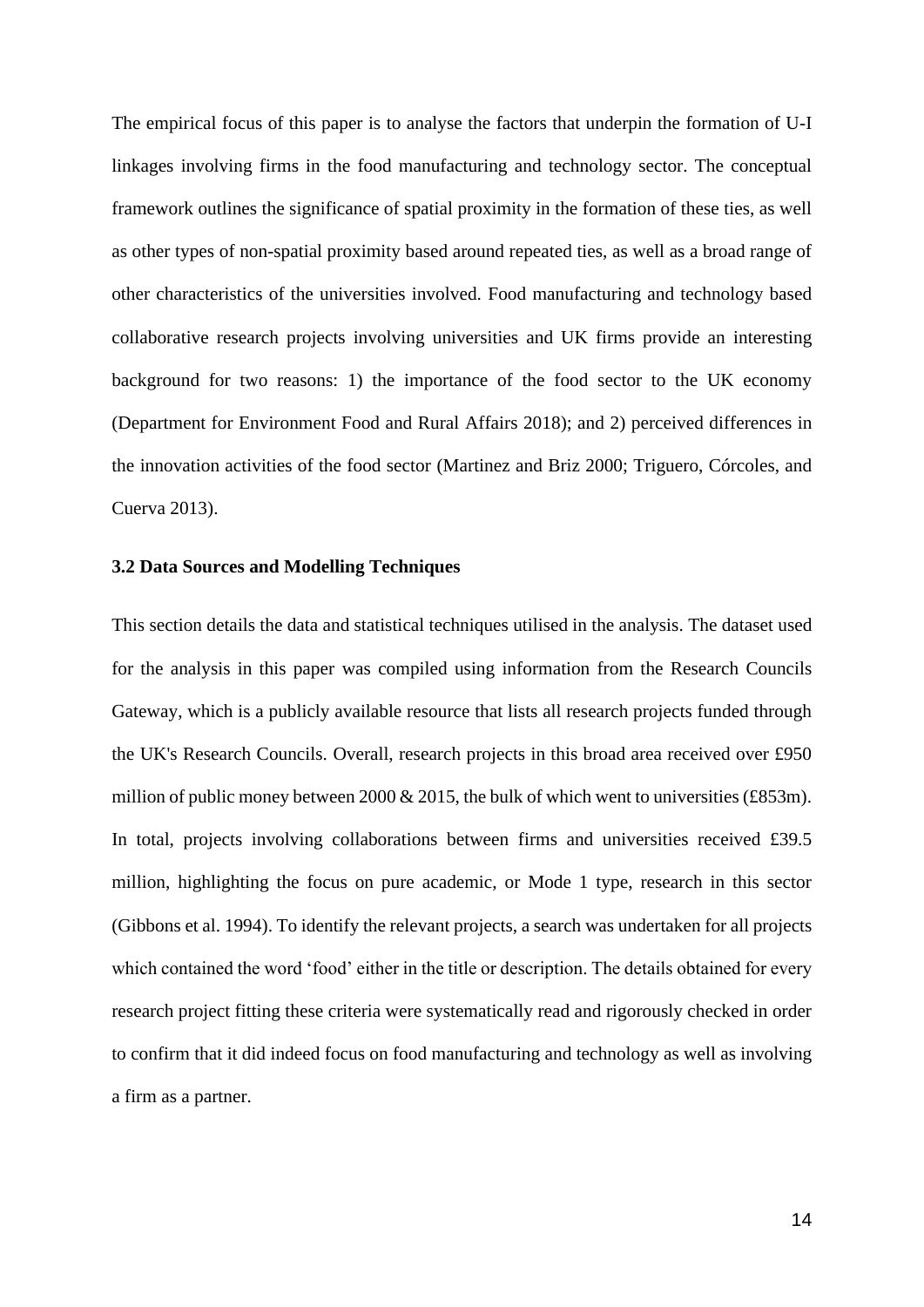The final dataset contained details of 249 collaborative projects involving food manufacturing and technology sector firms, and which commenced between 2000 and 2014, thus had all been completed by 2018. In total, the identified projects involved 80 universities and 210 individual firms, covering three main collaborative funding schemes: Knowledge Transfer Partnerships (155), Feasibility Projects (32) and Collaborative R&D Projects (62) and accounted for over £39.5 million of investment during the time-period.<sup>1</sup> Where multiple firms were listed as partners, the lead firm, identified as such on the website, was the focus. However, where multiple universities were involved in a project, all were recorded in the dataset. Therefore, not all projects represent dyadic relationships with the 249 projects involving a total of 261 direct linkages.

The unit of analysis in terms of the firm was the business unit, as several projects involved subsidiaries of larger firms operating across multiple sites. This is an approach that is well established in the literature, allowing for a focus on the decision makers involved in the actual partnership (Bruneel, D'Este, and Salter 2010; Criscuolo 2005). For each project the specific business unit involved in each project was identified, which in turn was important to accurately map distances between the parties. The available documentation made it a relatively simple task to identify the business unit involved. However, where this was ambiguous, an internet search was used to find further details of the project, usually in the form of press releases announcing the partnership, which provided the relevant details. Where this was unsuccessful the individuals listed as academic leads were contacted to seek the relevant details.

The empirical analysis utilises a logistic regression model in order to examine both collaborations that did occur and the set of possible collaborations that did not. Therefore, the model examines the factual and, what has been termed, the 'synthetic counterfactual' in order to examine what did occur and what *may* have occurred (Agrawal, Kapur, and McHale 2008; D'Este, Guy, and Iammarino 2013; Johnston and Huggins 2016a). this approach is useful for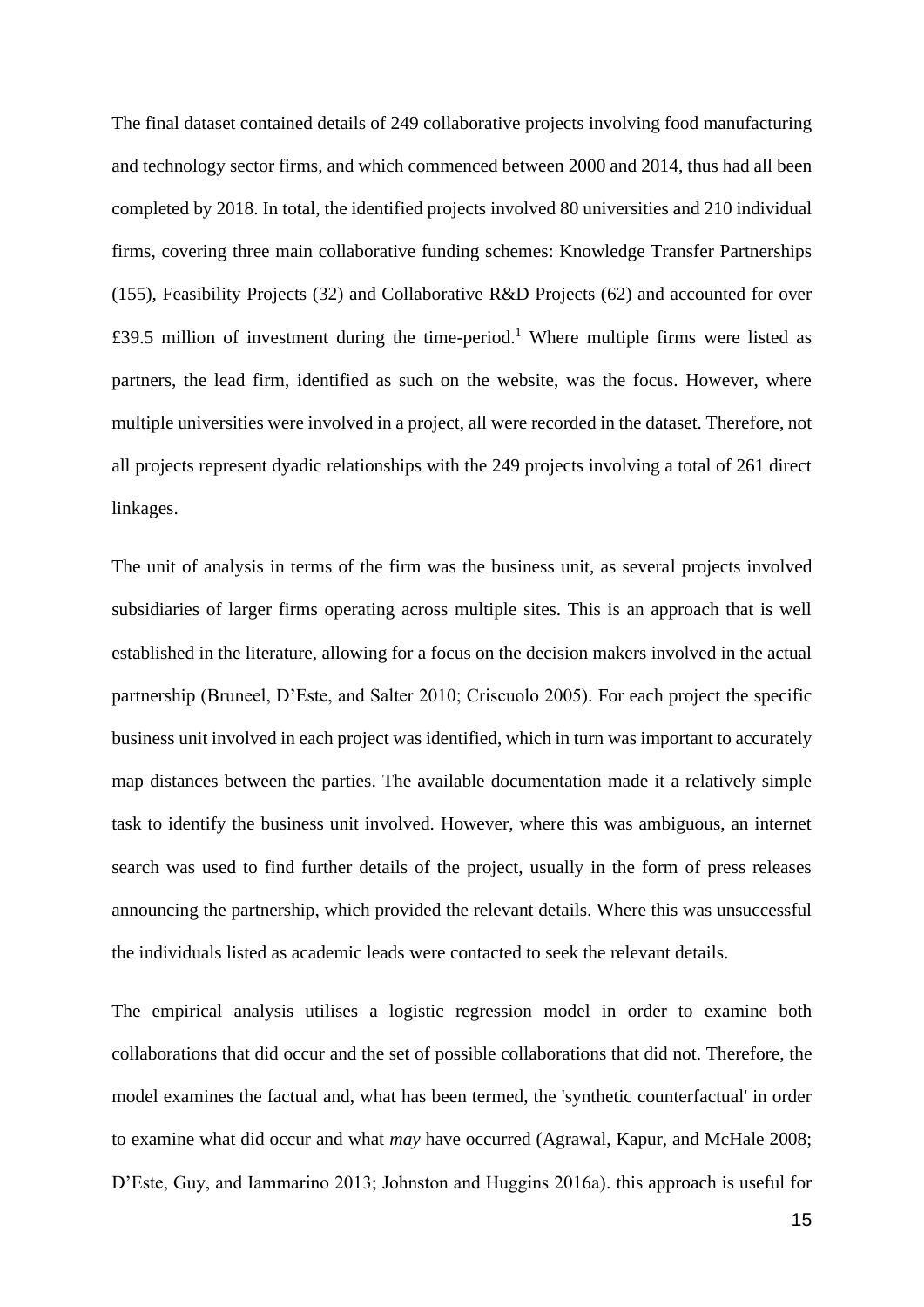modelling the formation of U-I links as it identifies the influence of various factors in the process based on whether or not a partnership occurred between an individual firm and a university. Thus, it captures the characteristics of all universities within the model, allowing us to analyse the factors that do and do not promote the facilitation of a collaborative link.

As no *a priori* restrictions on potential partners were applied to the model, every Higher Education Institution in the UK was treated as a potential a partner for a food sector firm, giving a total of 133 potential university partners for each firm<sup>2</sup>. Therefore, for each partnership that did occur there are 132 that did not, giving a total data set containing 33117 observations. Accordingly, a binary dependent variable (COL) was constructed, equal to 1 where an actual collaboration occurred and 0 where it did not. This was the basis for the following multinomial logit model:

$$
PROB(COL = 1) = \alpha + \beta PROX + \beta PRIOR + \beta CHAR + \epsilon
$$
\n<sup>(1)</sup>

where PROX is the spatial proximity of the partners, PRIOR captures the existence of a previous collaboration, and CHAR is a vector of attributes for each potential university partner.

#### **3.3 Independent Variables**

This section outlines the construction of the proximity and characteristics variables included in the model. Firstly, the spatial proximity variable, SPROX, was calculated as the inverse of the square root of distance between the firm and university in each linkage, following D'Este et al (2013) and Crescenzi et al (2017). The distances were calculated as the crow fly distances between the two in KM, measured through mapping software via the postcodes obtained following their identification and recording of their full postal address.

As there is no single method for capturing organisational or technological proximity within the extant literature, scholars have sought to capture this variable in several ways. Typically,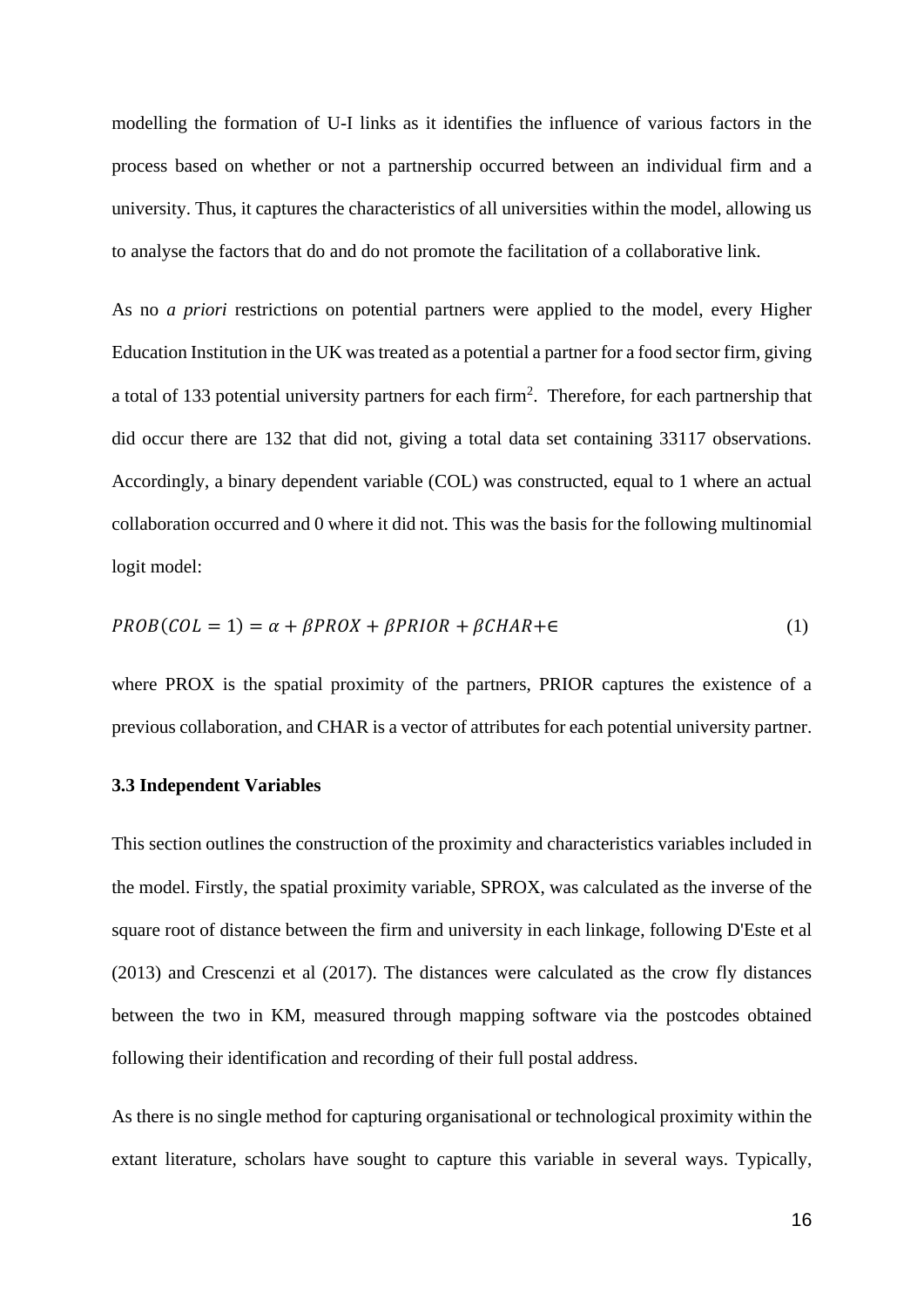organisational proximity is measured as repeated interactions between parties (D'Este, Guy, and Iammarino 2013), or overall interaction between a university and a particular sector (Johnston and Huggins 2016a). Here, the former approach was followed as it captured the existence of a previous collaboration informing the formation of a subsequent collaboration.

In terms of the characteristics of universities, background information was obtained on engagement with the food manufacturing and technology sector through collaborative links, the overall research intensity of an institution, commercial links and the total number patents held. The variable COLLAB captures the number of collaborative projects undertaken by each university and the food manufacturing and technology sector, indicating the level of previous interaction and reflecting their ability to work with firms. Whereas the RESEARCH variable capture the number of pure academic research projects in the food sector undertaken by each university. Therefore, these two variables can be utilised as proxies for technological proximity (Huber, 2012a).

University characteristics were captured in three variables. A proxy variable for research intensity (KCAP) was operationalised as a composite of the number of academics returned by an institution in both the 2008 Research Assessment Exercise and 2014 Research Evaluation Framework<sup>3</sup>. The number returned was averaged across both and normalised according to the number of academics employed by each institution, again averaged across the two census periods. Research intensity is captured, therefore, in terms of the numbers of academics publishing sufficient work to be eligible for inclusion. The variable LINKS captures the commercial links possessed by each institution using data available from the HEFCE Higher Education Business and Community Interaction Survey (HEBCIS), which records all types of interaction with the business community. The total number of links formed during the period 2003-2015 between a university and external organisations through interactions such as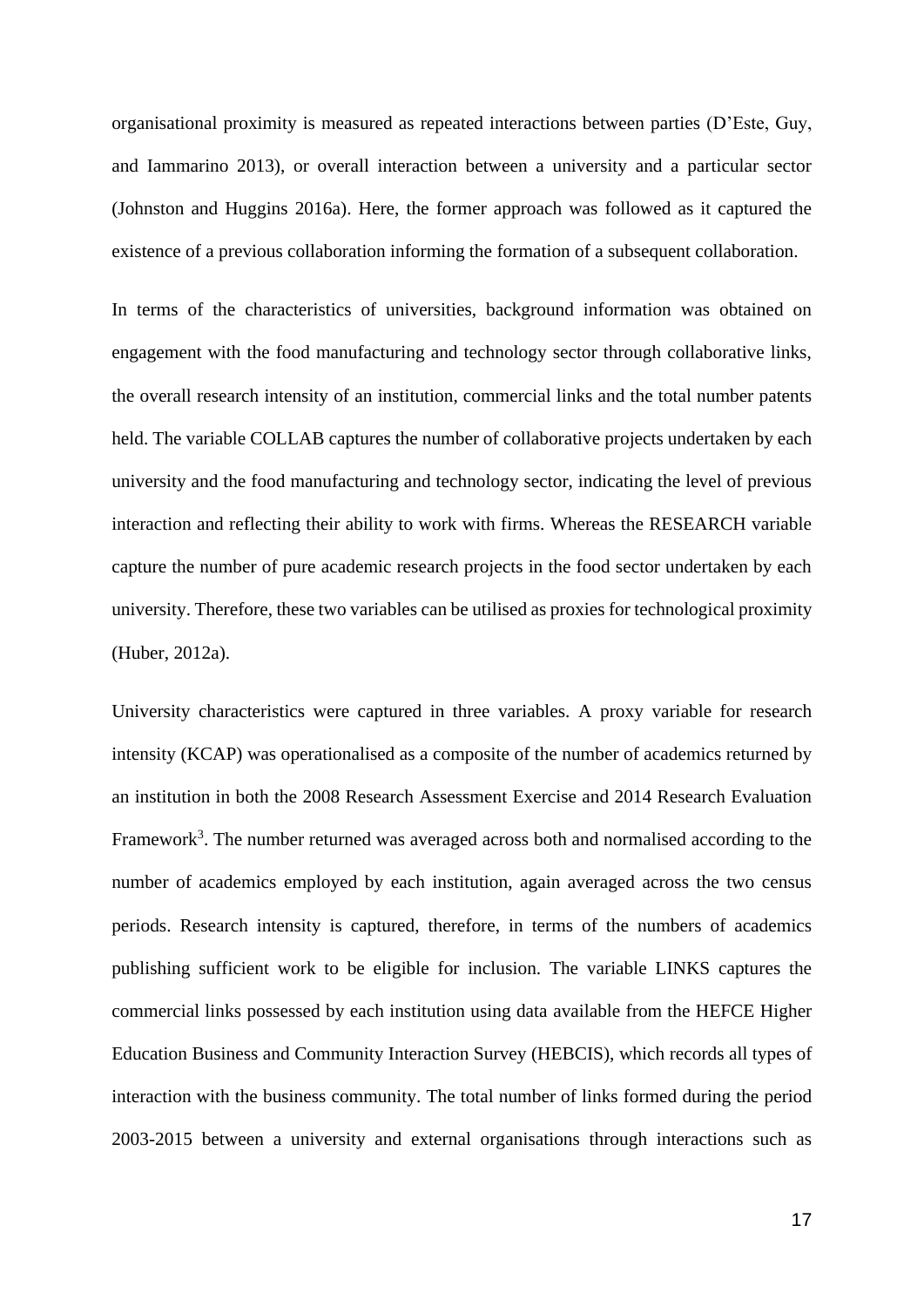contract research and consultancy links was recorded. Finally, the patents variable (PAT) was calculated as the total number held by each university.

Table 1 presents a correlation matrix of the variables used in the model and highlights two factors. The first is that the correlation coefficients on the main variables are all within tolerable levels. Furthermore, robustness checks found that the Variance Inflation Factors (VIF) for each variable were under 5, suggesting that there is no underlying problem with the model.

[insert Table 1 around here]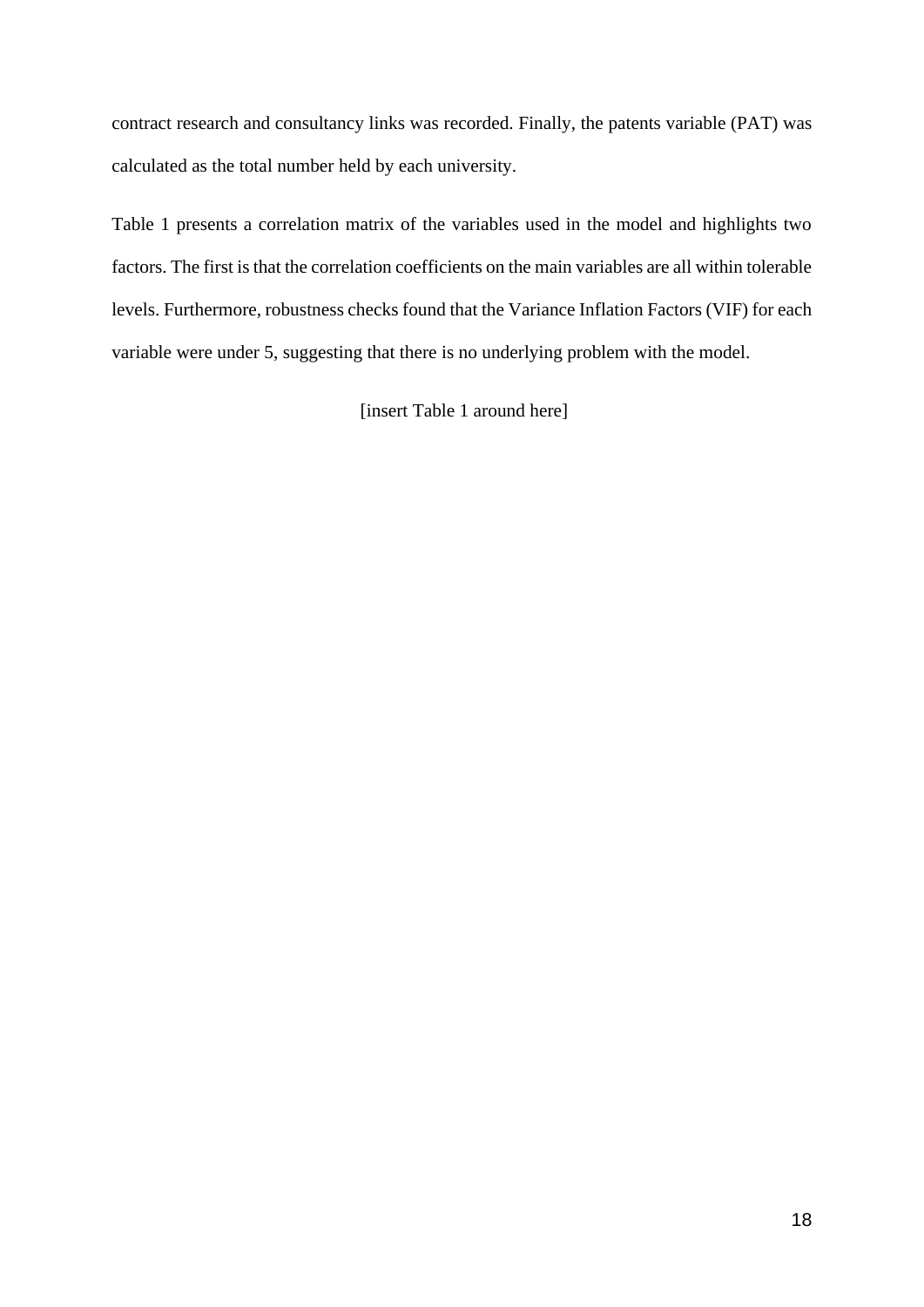# **4. Results**

This section presents the results of the empirical analysis of 249 collaborative projects involving universities and firms from the food manufacturing and technology sector. Two logistic regression models are presented (Table 2), the first of which (Model 1) examines the effects of spatial proximity, the orientations of the university towards food sector research, and prior ties between partners. Model 2 then builds on this base model though the addition variables that capture the general characteristics of the universities.

The results of this analysis highlight the fact that spatial proximity has a significant and positive effect on the formation of a collaborative linkage between a firm in the food manufacturing and technology sector and a university. Therefore, the firms appear to lean towards collaborating with universities that are geographically close, a result which fits with the extant literature (D'Este, Guy, and Iammarino 2013; Johnston and Huggins 2016a; Muscio 2013). The results also highlight a significant negative coefficient on the squared term for spatial proximity, suggesting that the relationship is 'curvi-linear in nature.' Thus, these findings provide further evidence of the fact that there may be an optimal level of spatial proximity for the formation of U-I links, beyond which the chance of collaborative links developing no longer increases (Johnston and Huggins 2016a). as such, the formation of these U-I links, as with those from other sectors, are not necessarily driven by firms partnering with the closest university but one located within an optimum distance.

The analysis also highlights the significant and positive influence of prior ties between partners in facilitating the development of U-I linkages. This result is important as it not only confirms existing evidence of the importance of this facto (Agrawal, Kapur, and McHale 2008; Hewitt-Dundas, Gkypali, and Roper 2019; Johnston and Huggins 2016a) but the magnitude of the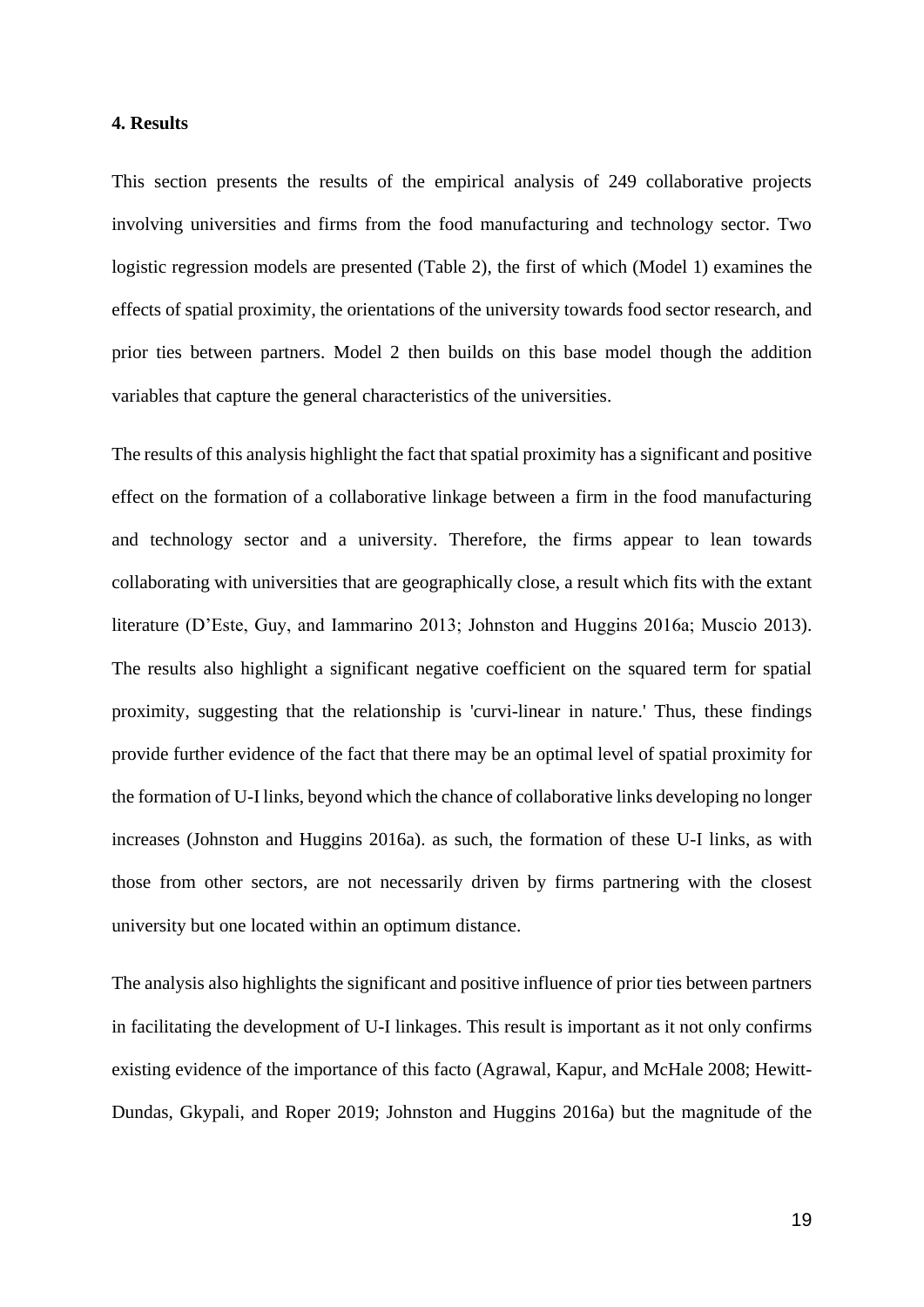coefficient highlights the fact that this is the most important factor in determining the formation of these links.

Thirdly, the results from Model 1 also highlight that it is important that universities possess knowledge and expertise that is relevant to the food and drink sector in order to form collaborative links with these firms. The results from the regression suggest that the greater the amount of relevant research a university undertakes in this field, the greater the probability that a collaborative link will develop with firms in the sector. Indeed, these results highlight the importance of universities engaging in relevant research for developing links with food sector firms as the coefficients on both the pure (RESEARCH) and applied (COLLAB) variables are significant and positive. However, it is participation in collaborative projects with the food sector which has the larger influence on the propensity for these firms to collaborate with a particular university Therefore, it appears that the specificity of a university partner's knowledge to the food industry is important for the formation of these links.

With respect to the broader characteristics of universities, Model 2 shows that these do not appear to influence the formation of U-I links with firms in this sector. As such, the results obtained here appear to run contrary to what has generally been found in the literature, with previous research suggesting that the characteristics of the potential university partner are significant influences on the formation of these links (Hewitt-Dundas 2011; Johnston and Huggins 2016a; Laursen, Reichstein, and Salter 2011). Thus, in this case, the findings suggest that traditional academic indicators around knowledge creation and appropriation activities, i.e. academic outputs and patents, may not actually be of use in terms of promoting the formation of collaborative linkages. Again, this highlights the importance of specificity of knowledge in this area, the fact that the U-I links are facilitated by generating knowledge that is of use to the firms, something that has been shown to increase the credibility of university partners in the eyes of firms (Johnston and Huggins 2018).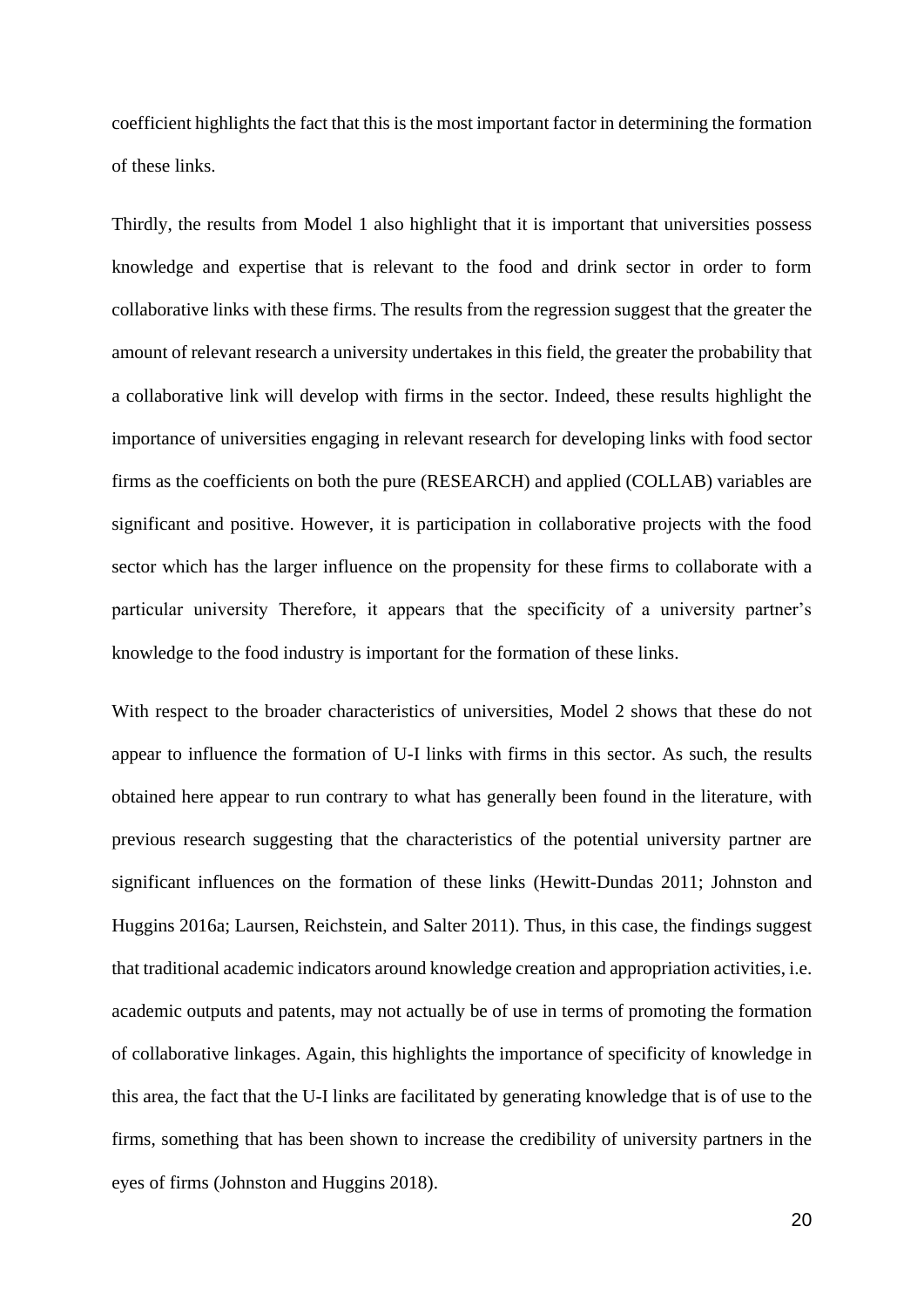#### [Insert Table 2 around here]

# **5. Discussion**

Motivated by the fact that university-industry linkages have come to be regarded as increasingly important to the innovation efforts of firms in the food manufacturing and technology sector, this paper set out to examine the factors that influence their formation. Given the sector's reliance on a broad knowledge base, encompassing all three main types of knowledge, analytical, synthetic, and symbolic, (Zukauskaite and Moodysson 2016) the sector provides an interesting case study and further empirical insights into the factors that underpin the formation of U-I links.

The results make a timely contribution to the extant literature as they provide evidence that the formation of these U-I links result from a combination of organisational, spatial, and technological proximity The fact that prior ties are the most important factor meant that organisational proximity is the dominant factor in the formation of these links. Furthermore, the evidence of a curvi-linear relationship between spatial proximity and partner selection suggests that while distance is important, the firm does not just choose the closest partner, as beyond an optimal level of spatial proximity the probability of a linkage forming begins to decrease. Yet, while it has been argued elsewhere that the effect of spatial proximity may have been over-stated (del-Corte-Lora, Vallet-Bellmunt, and Molina-Morales 2017), the fact that it is still a significant determinant of U-I links for firms in this sector, as well as within the extant literature, shows that this factor is still important. Therefore, the results confirm previous findings within the extant literature around the importance of spatial proximity and its curvilinear influence (D'Este, Guy, and Iammarino 2013; Giuliani and Arza 2009; Hewitt-Dundas, Gkypali, and Roper 2019; Johnston and Huggins 2016a; Muscio 2013), suggesting that the open innovation practices of food manufacturing and technology firms are similar to others,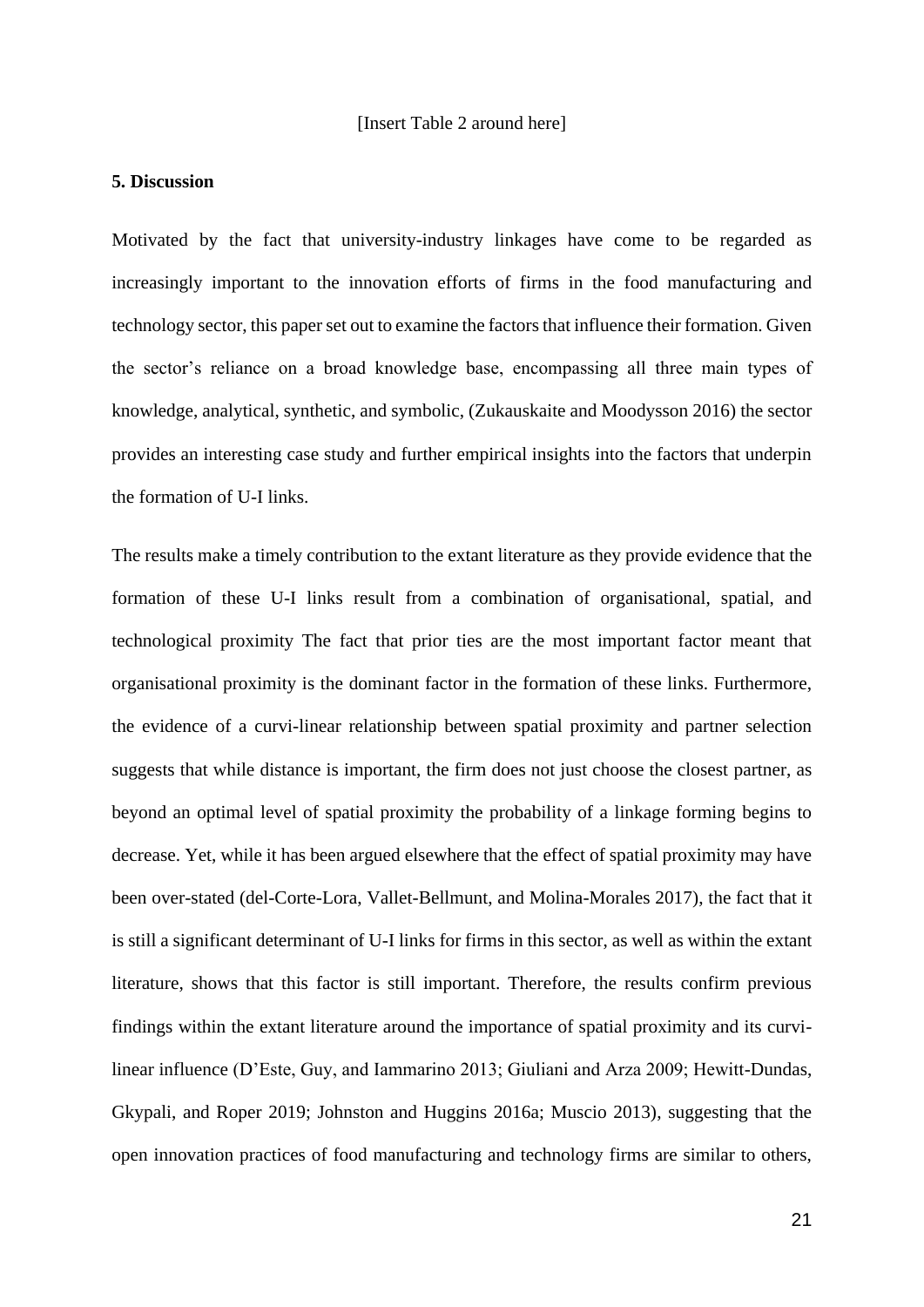despite the fact that their innovation practices are considered to be different (Capitanio, Coppola, and Pascucci 2010; Martinez and Briz 2000).

However, it is organisational proximity, manifested in the form of prior collaborations, that are the most important factor facilitating the creation of a U-I linkage. This finding, coupled with the importance of technological proximity, suggest that these relationships have a human element, i.e. it is important for the actors to be able to work in similar ways and possess similar expertise. This observation may result from the utilisation of synthetic and symbolic knowledge within the sector which requires close relationships between agents in order to understand their nuances and tacit dimension.

The importance of prior ties with a university coupled with the evidence that universities engaging in higher numbers of collaborative projects with the sector as a whole also have a positive effect on the formation of a U-I linkage, suggests that U-I links in the food sector may be more likely to be long term in nature. The evidence highlighting the importance of the specificity of a university's knowledge and networking activities in the development of U-I links in this sector, suggests that it is important for the firms to engage with a partner that is appropriate for their needs. As such, once an appropriate partner is identified, there may be an incentive to re-partner later.

These findings build on previous work that suggests that the influence of different types of proximity is driven by the underlying knowledge base of the sector (Mattes 2012). Accordingly, the observation of the importance of a range of proximities in food sector U-I links may reflect its broad knowledge base (Manniche and Testa 2010; Zukauskaite and Moodysson 2016). Thus, there may be a need to understand the knowledge base of a sector in order to understand the drivers of the associated U-I links.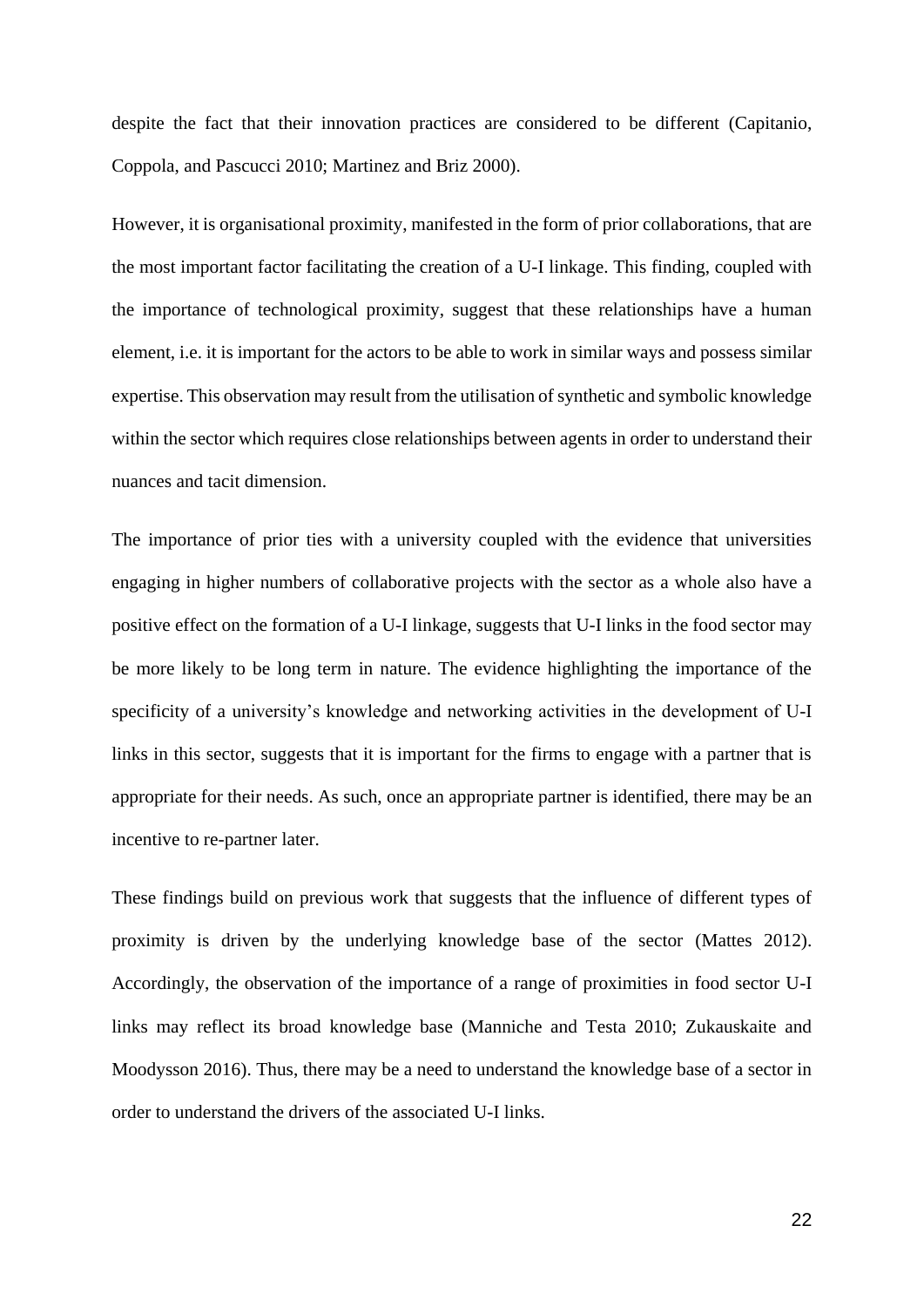Indeed, the more general characteristics of a university, in terms of research intensity, the extent of a university's network and level of new knowledge creation, do not appear to influence affect the formation of U-I linkages directly, somewhat contrary to previous work in this area (D'Este, Guy, and Iammarino 2013; D'Este and Patel 2007; Johnston and Huggins 2016a). Again, these findings indicate that the formation of these U-I links are driven by a university's offer to the food sector rather than its overall capabilities. Therefore, the capability of a university to apply its knowledge to the food manufacturing and technology sectors appears to be driving the partner selection process in these cases. Firms appear to be looking for a potential signal that the knowledge they obtain through the collaboration will be able to be absorbed into the firm and utilised successfully. It is not the *prima face* characteristics of the university that are important*,* but its ability to produce relevant knowledge.

The analysis has set out several insights into the role of proximities in the formation U-I links between food manufacturing and technology firms and UK universities. While reiterating their importance, these finding also highlight the implicit importance of networking, both formal and informal, among individuals required (Huggins, Johnston, and Thompson 2012). While spatial proximity is straightforward to assess, either a university partner is physically close or not, in order to assess and develop organisational and technological proximity inter-personal interactions are required. Thus, the firm needs to possess a degree of social or network capital in order to develop these relationships and proximities (Huggins 2010; Huggins, Johnston, and Thompson 2012). In addition, the noted drawbacks to organisational and technological proximity, around the increased homogeneity of knowledge and reduced flexibility (Boschma 2005; Nooteboom 1999; Steinmo and Rasmussen 2016) suggests that one potential drawback from these U-I relationships is that the firms may be in danger of becoming embedded in less productive relationships in the long run.

# **6. Conclusion**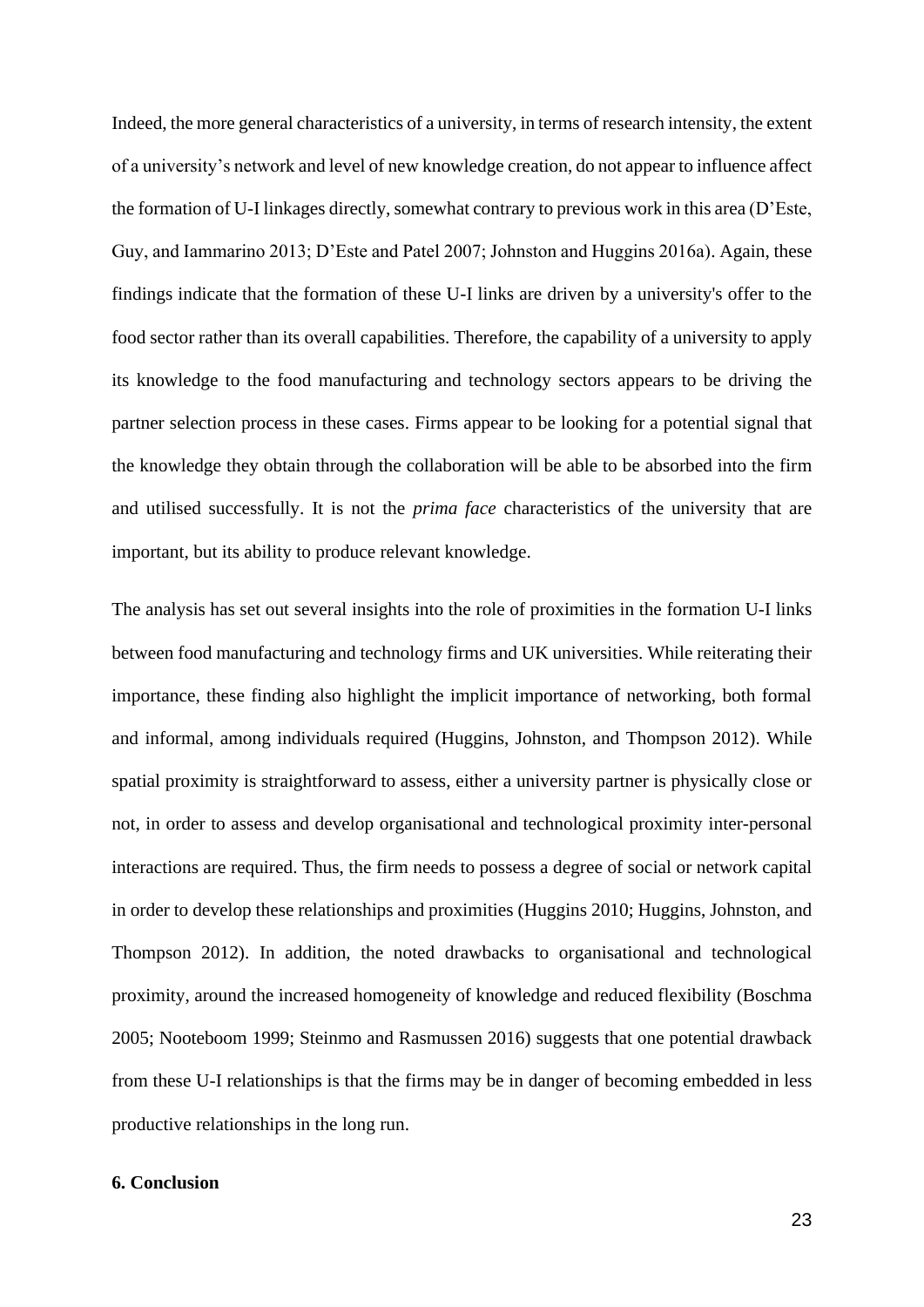Motivated by previous findings that within the food manufacturing and technology sector the use of open innovation practices has increased, particularly those involving collaboration with universities, this paper set out to examine the factors that influence the formation of such links. The analysis demonstrates that that, for food manufacturing and technology firms, the factors driving the formation of U-I links are: the existence of organisational proximity, manifest in prior relationships between the two organisations, the spatial proximity of the partner university, and technological proximity, manifest in the ability of the university partner to engage with the sector through creating both pure and collaborative research funding in these areas. As such, the importance of the prior ties and levels of relevant research show that the process of U-I linkage formation is much more complex than merely minimising the distances between partners to facilitate collaboration. In addition, the non-linear relationship between spatial proximity and the formation of U-I links highlights the fact that there are limits to its influence in this process, echoing previous findings which highlight the existence of a curvilinear relationship (D'Este, Guy, and Iammarino 2013; Johnston and Huggins 2016a).

Given that the food manufacturing and technology sector utilises knowledge that can encompass the three categories of analytical, synthetic, and symbolic, it provides an interesting case study in the formation of U-I links. As such, it is perhaps unsurprising that the findings suggest that multiple factors govern the formation of these links. Indeed, for this sector, the formation of U-I links is not merely a simple process of minimising physical distance between partners. Instead, the findings point to the fact that the formation of these links is primarily based on the university partner having had previous experience of working with the firm itself or having previous experience of collaborating with other firms in the sector as well as undertaking research in the field relevant to the sector as well as being conveniently located in proximity to the firm.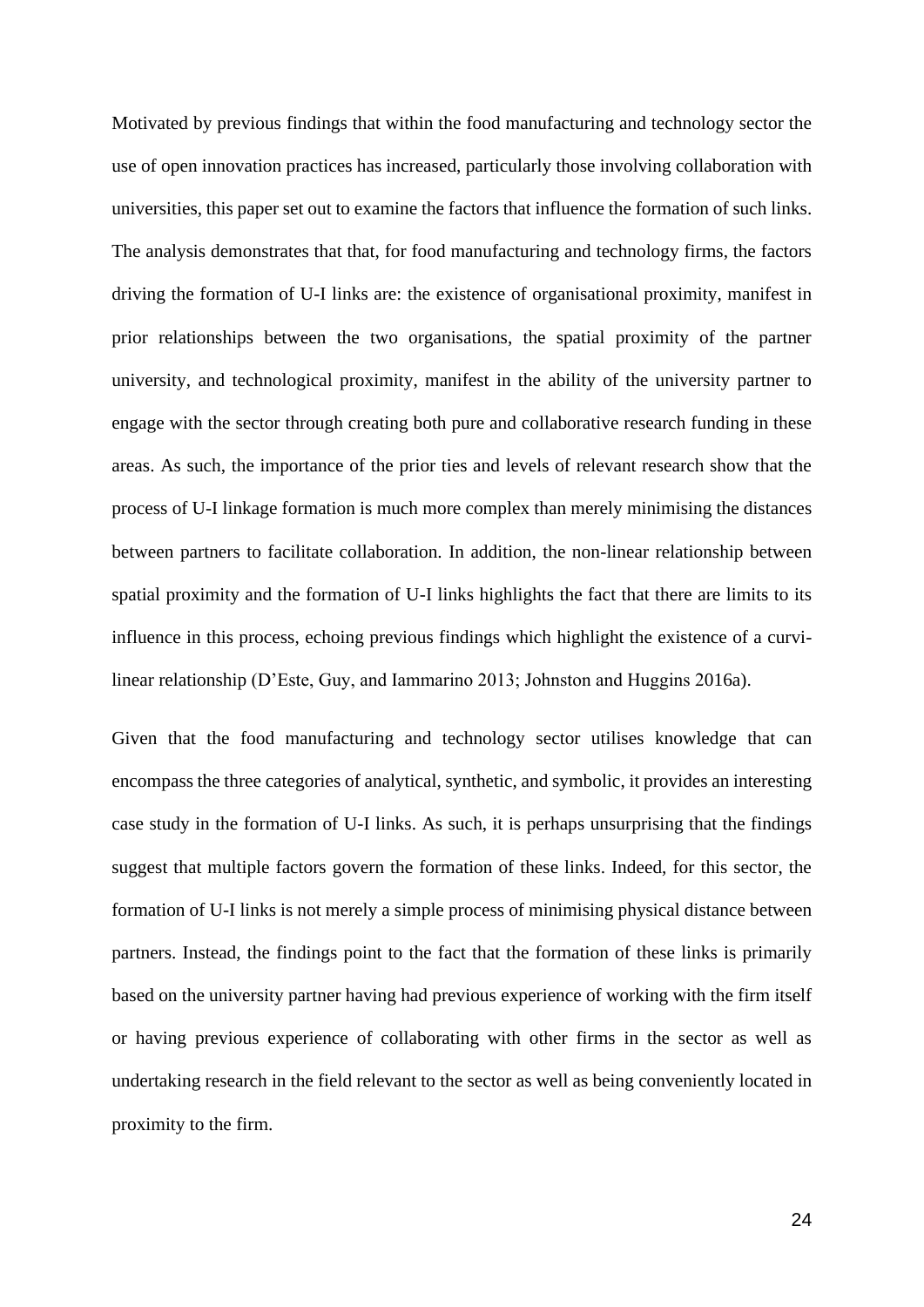Consequently, the broader implications for understanding the roles of universities in open innovation suggests that both spatial, relational, and technological influences are important. More generally, in terms of open innovation processes involving the collaboration between firms and universities, these results highlight the multiple role of proximities in facilitating U-I links (Agrawal, Kapur, and McHale 2008; Knoben and Oerlemans 2006; Perkmann and Walsh 2007).

There are several implications of these findings for the development of U-I links in the food sector. Firstly, from the perspective of firms in the sector, managers should focus on obtaining appropriate knowledge and expertise by seeking a partner that has previous experience with working with their sector. As such, it would be advisable for them to ignore general ranking metrics; instead, the focus should be on the specificity of knowledge to the food sector not the overall performance of the institution. Furthermore, while following this process is advisable, managers should be aware of the danger of being locked into unproductive ties in the long term (Geldes et al. 2015).

Secondly, from a university perspective, Technology Transfer Officers (TTOs) should aim to highlight the specificity of their institutions' knowledge base to the food sector in order to facilitate links. This will then allow them to take advantage of the sector's reliance upon organisational and technological proximity. This appears to be particularly relevant as the results clearly highlight the fact that that existing collaborative links between food sector firms and universities are not based on the overall research prowess of a university and its ability to create new knowledge; instead, the findings suggest that their formation is facilitated by the ability to understand the applicability and specificity of university knowledge, i.e. the extent to which firms consider they can utilise it in their commercial endeavours. Finally, in terms of the implications of these findings for policymakers, it is suggested that when promoting the formation of U-I links there is a need to first understand the types of knowledge used by a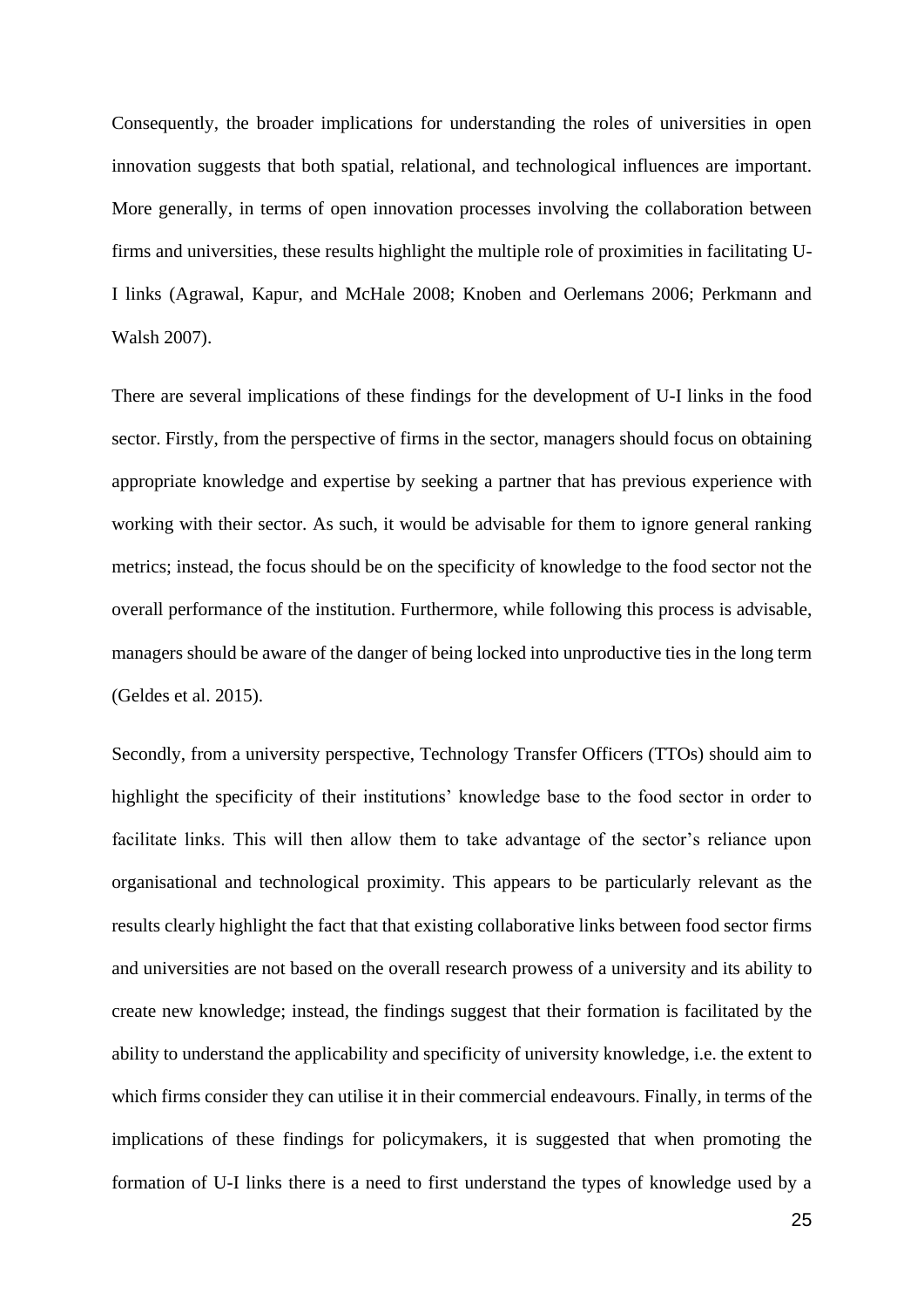sector. This will then enable the development and adoption of appropriate strategies and policies focussing on the exploitation of the appropriate type of proximity in the formation of the collaborative link (Mattes 2012).

The paper has some limitations that should be acknowledged. In particular, it is noted that these findings may be specific to firms in the food manufacturing and technology sector in the UK. Consequently, further confirmatory work is required in order to examine this sector within alternative contexts as well as with different sectors. Future research applying a similar methodology to other sectors, as well as other country contexts, is required in order to provide confirmatory evidence with which to assess the generalisability of the findings.

# **Notes:**

<sup>1</sup>These three funding schemes are the main methods of funding U-I collaborations in the UK:

- The Knowledge Transfer Partnership (KTP) scheme provides public funding for collaborative projects undertaken by universities and other organisations from both the public, private, and third sectors. This scheme involves the recruitment of an 'associate', a graduate student to work within the organisation and dedicated specifically to the project in question. The partner organisation is eligible for one-third of the costs if an SME and half if a larger firm; the scheme is open to all disciplines.
- Collaborative R&D projects are designed to provide public funding to develop and test a new product or service. Grants vary from £25,000-£5million and can cover up to 60% of the project's costs. These grants are restricted to firms in the science, engineering and technology sectors and require firms to work with other organisations on the project, although a university partner is not compulsory.
- Feasibility Studies provide funding for firms to evaluate the potential of a project, prior to its undertaking it on a larger scale. The projects can be undertaken either individually or collaboratively, but do not require a university as a partner.

<sup>2</sup>Specialist institutions such as drama, dance, and music schools were excluded as potential partners as their areas of specialism are not relevant.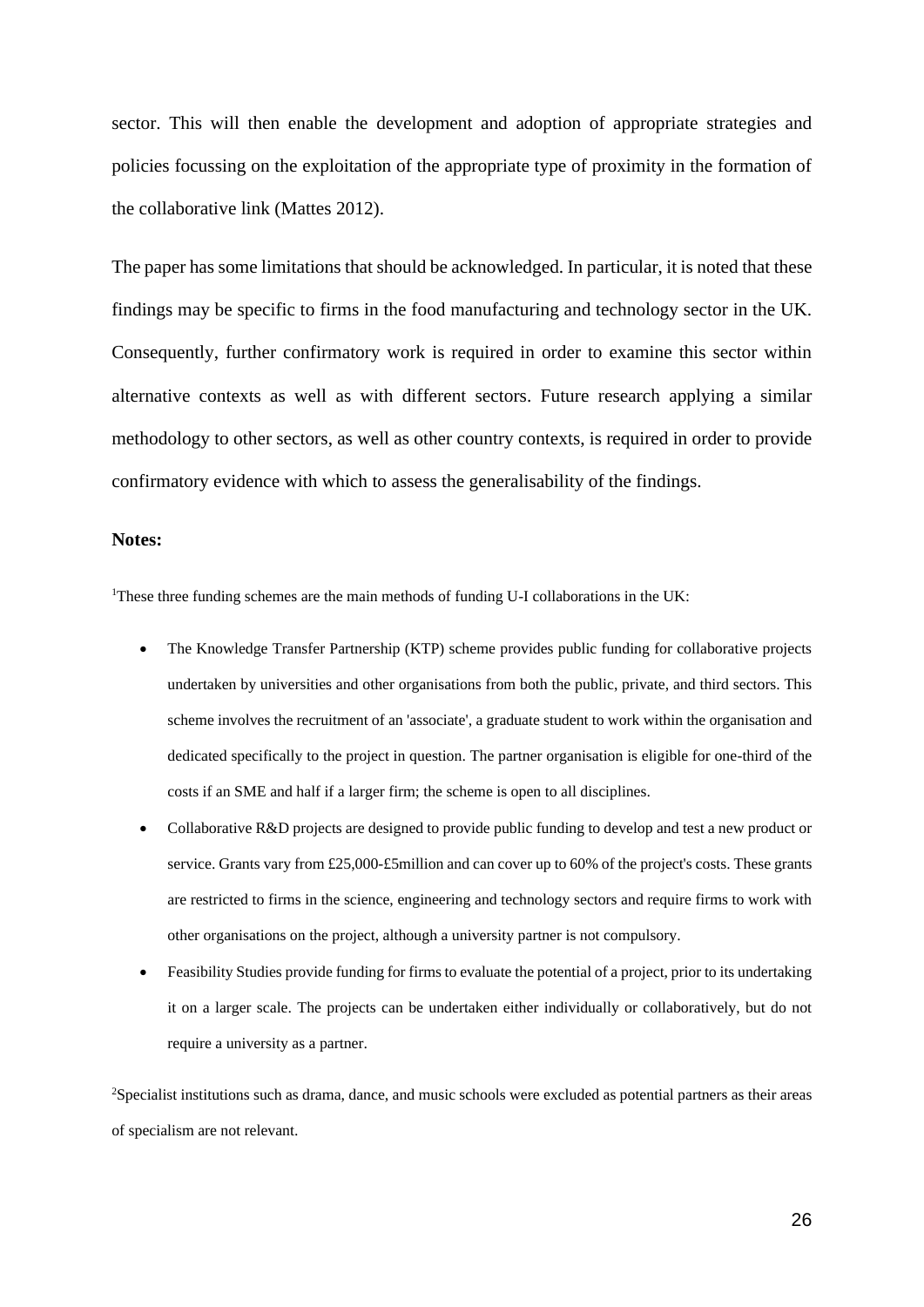<sup>3</sup>The Research Assessment Exercise (RAE) and Research Evaluation Framework (REF) are methods of assessing the quality of published research outputs of UK academics. The RAE took place in 2008 and the REF in 2014; to be returned by their institution an academic is required to have published four pieces of work in peer-reviewed journals of national or international standing.

This research was undertaken in collaboration with the National Centre of Excellence for Food Engineering (NCEFE) at Sheffield Hallam University. The author wishes to thank them for their support for this project. The author would also like to thank the editor, Dr. Carlo Giglio, for his comments on earlier drafts, along with the two anonymous referees whose comments have allowed the paper to be strengthened considerably.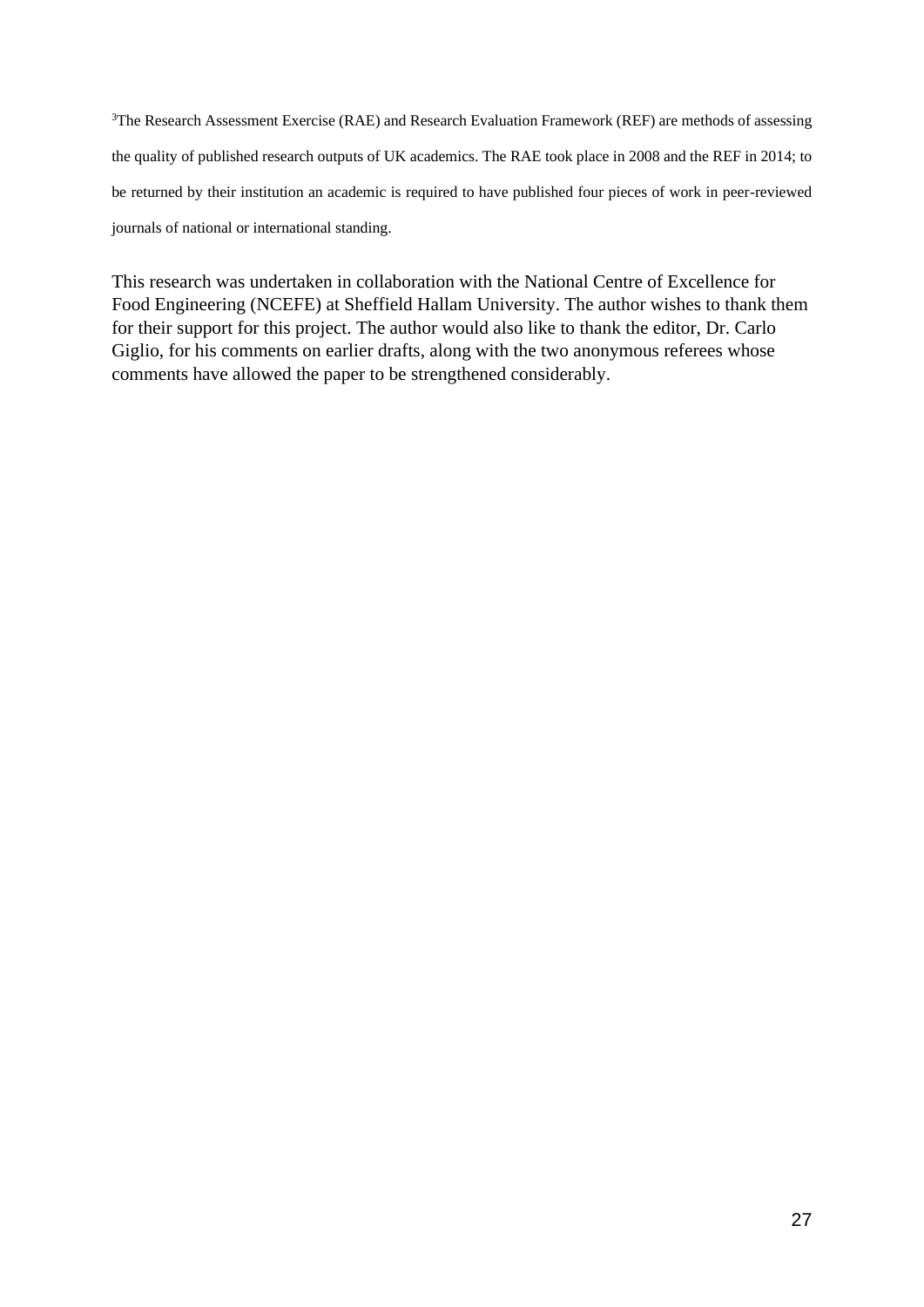#### **References**

- Abreu, M, Grinvich, V., Hughes, A., Kitson, M., and Ternouth, P. 2008. *Universities, Business and Knowledge Exchange*. London: The Council for Industry and Higher Education.
- Acs, Z, L Anselin, and A Varga. 2002. "Patents and Innovation Counts as Measures of Regional Production of New Knowledge." *Research Policy* 21(7): 1069–85.
- Agrawal, Ajay, Devesh Kapur, and John McHale. 2008. "How Do Spatial and Social Proximity Influence Knowledge Flows? Evidence from Patent Data." *Journal of Urban Economics* 64(2): 258–69.
- Aguilera, A, V Lethiais, and A Rallet. 2012. "Spatial and Non-Spatial Proximities in Inter-Firm Relations: An Empirical Analysis." *Industry and Innovation* 19(3): 187–202.
- Alam, Ian. 2006. "Removing the Fuzziness from the Fuzzy Front-End of Service Innovations through Customer Interactions." *Industrial Marketing Management* 35(4): 468–80.
- Alfranca, Oscar, Ruth Rama, and Nicholas von Tunzelmann. 2002. "A Patent Analysis of Global Food and Beverage Firms: The Persistence of Innovation." *Agribusiness* 18(3): 349–68.
- Ankrah, Samuel, and Omar AL-Tabbaa. 2015. "Universities–Industry Collaboration: A Systematic Review." *Scandinavian Journal of Management* Vol. 31, No. 3, pp. 387-408
- Asheim, Bjorn, Lars Coenen, Jerker Moodysson, and Jan Vang. 2007. "Constructing Knowledge-Based Regional Advantage: Implications for Regional Innovation Policy." *International Journal of Entrepreneurship and Innovation Management* 7(2/3/4/5): pp.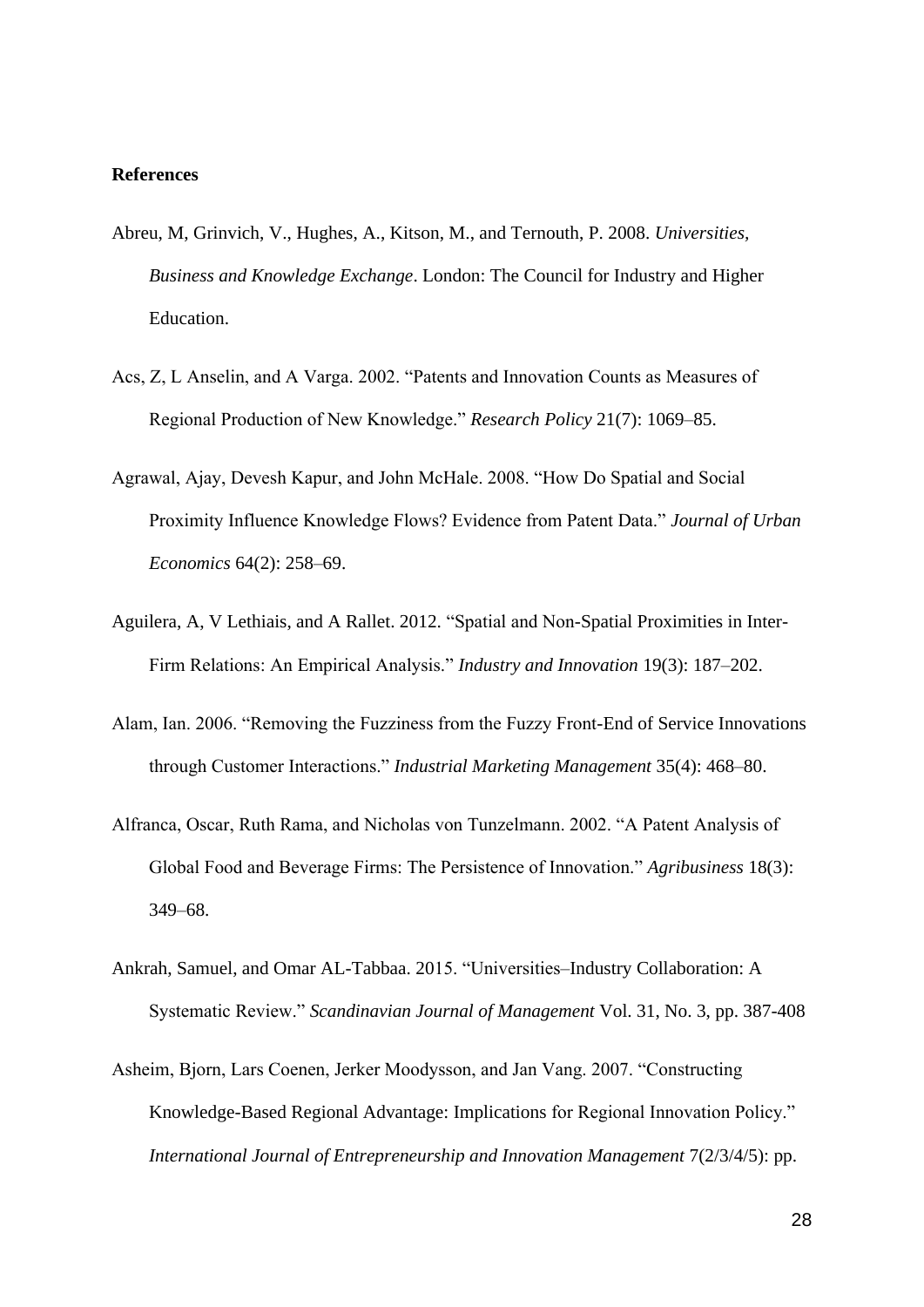- Audretsch, David B., Erik E. Lehmann, and Mike Wright. 2012. "Technology Transfer in a Global Economy." *The Journal of Technology Transfer* 39(3): 301–12.
- Avermaete, T., Viaene, J., Morgan, E., Pitts, E., Crawford, N. and Mahon, D 2004. "Determinants of Product and Process Innovation in Small Food Manufacturing Firms." *Trends in Food Science & Technology* 15(10): 474–83.
- Beckman, C M, P R Haunschild, and D J Phillips. 2004. "Friends or Strangers? Firm-Specific Uncertainty, Market Uncertainty, and Network Partner Selection." *Organisation Science* 15(3): 259–75.
- Bekkers, Rudi, and Isabel Maria Bodas Freitas. 2008. "Analysing Knowledge Transfer Channels between Universities and Industry: To What Degree Do Sectors Also Matter?" *Research Policy* 37(10): 1837–53.
- Bigliardi, Barbara, and Francesco Galati. 2013. "Models of Adoption of Open Innovation within the Food Industry." *Trends in Food Science & Technology* 30(1): 16–26.
- Bishop, Kate, Pablo D'Este, and Andy Neely. 2011. "Gaining from Interactions with Universities: Multiple Methods for Nurturing Absorptive Capacity." *Research Policy* 40(1): 30–40.
- Bok, D. 2003. *Universities in the Marketplace: The Commercialization of Higher Education*. Princeton: Princeton University Press.
- Boschma, Ron. 2005. "Proximity and Innovation: A Critical Assessment." *Regional Studies* 39(1): 61–74.
- Braun, S, and K. Hadwiger. 2011. "Knowledge Transfer from Research to Industry (SMEs) –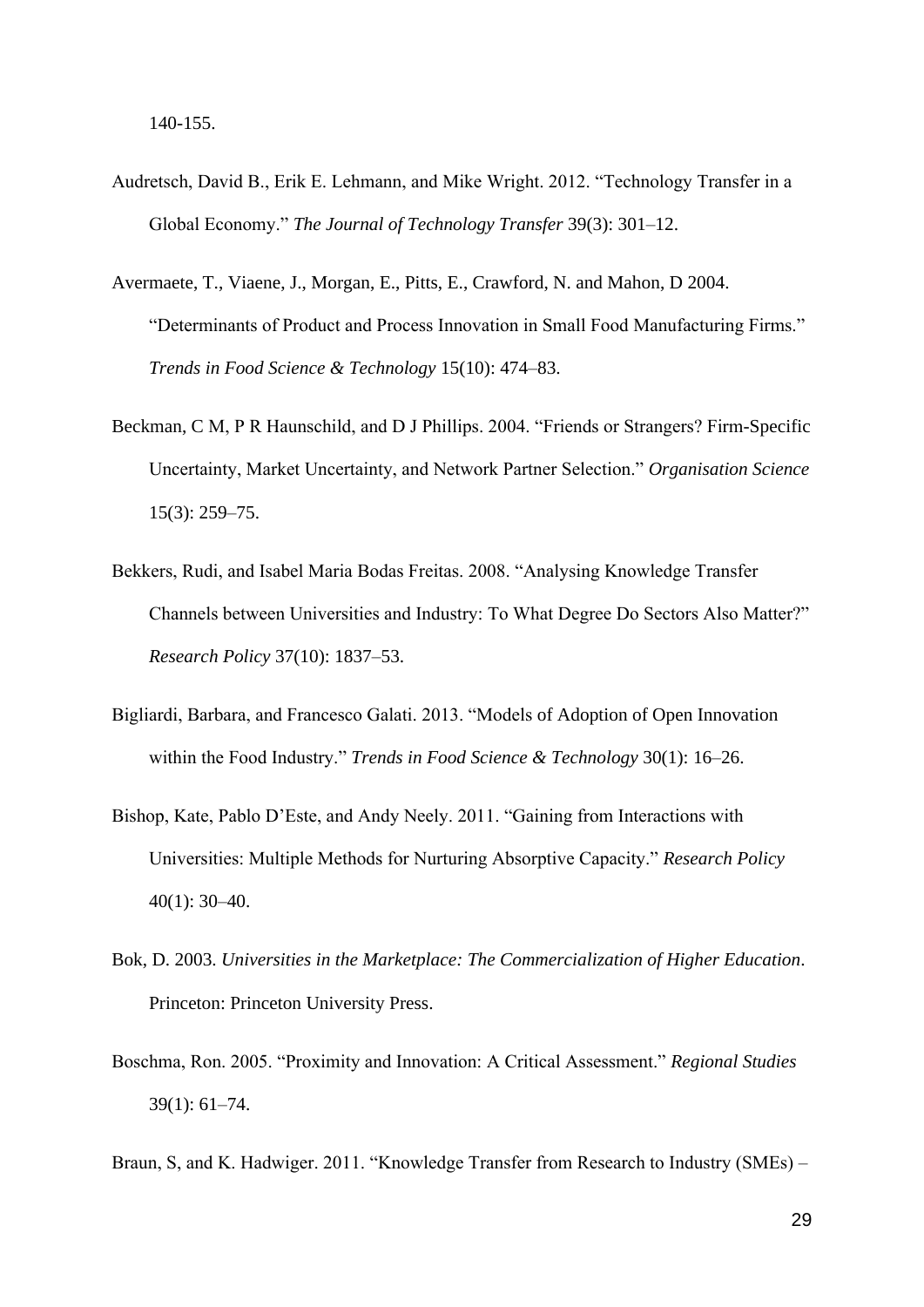An Example from the Food Sector." *Trends in Food Science & Technology* 22 Supplement 1: S90–96.

- Broekel, T, and R Boschma. 2012. "Knowledge Networks in the Dutch Aviation Industry: The Proximity Paradox." *Journal of Economic Geography* 12(2): 409–33.
- Bruneel, Johan, Pablo D'Este, and Ammon Salter. 2010. "Investigating the Factors That Diminish the Barriers to University-Industry Collaboration." *Research Policy* 39(7): 858–68.
- Capaldo, Antonio, and Antonio Messeni Petruzzelli. 2014. "Partner Geographic and Organizational Proximity and the Innovative Performance of Knowledge-Creating Alliances." *European Management Review* 11(1): 63–84.
- Capello, R, and A Faggian. 2005. "Collective Learning and Relational Capital in Local Innovation Processes." *Regional Studies* 39(1): 75–87.
- Capitanio, Fabian, Adele Coppola, and Stefano Pascucci. 2010. "Product and Process Innovation in the Italian Food Industry." *Agribusiness* 26(4): 503–18.
- Carraresi, Laura, and Alessandro Banterle. 2015. "Agri-Food Competitive Performance in EU Countries: A Fifteen-Year Retrospective." *International Food and Agribusiness Management Review* 18(2): 37–62.
- Charlot, S, and G Duranton. 2004. "Communication Externalities in Cities." *Journal of Urban Economics* 56(3): 581–613.
- ———. 2006. "Cities and Workplace Communication: Some Quantitative French Evidence." *Urban Studies* 43(8): 1365–94.

Chen, Hongjun, and Fuji Xie. 2018. "How Technological Proximity Affect Collaborative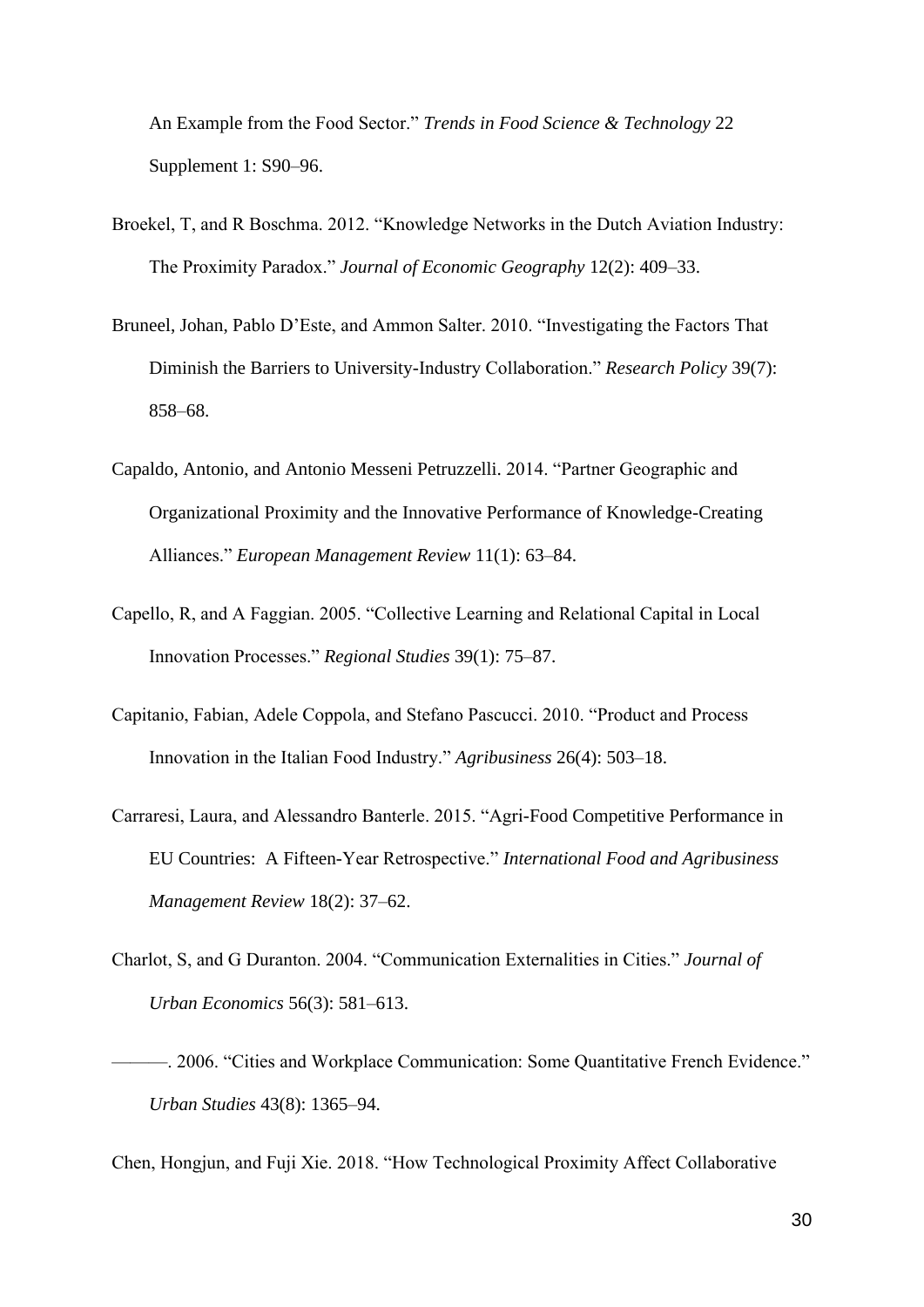Innovation? An Empirical Study of China's Beijing–Tianjin–Hebei Region." *Journal of Management Analytics* 5(4): 287–308.

- Ciliberti, Stefano, Laura Carraresi, and Stefanie Bröring. 2016. "Drivers of Innovation in Italy: Food versus Pharmaceutical Industry" ed. Rosa Caiazza, Tiziana Volpe, John L. Sta. *British Food Journal* 118(6): 1292–1316.
- Cohen, W M, and Daniel A Levinthal. 1990. "Absorptive Capacity: A New Perspective on Learning and Innovation." *Administrative Science Quarterly* 35(1): 128–52.
- Cohen, Wesley M., Richard R. Nelson, and John P. Walsh. 2002. "Links and Impacts: The Influence of Public Research on Industrial R&D." *Management Science* 48(1): 1–23.
- Crescenzi, R., Filppetti, A. and Iammarino, S. (2017) "Academic inventors: collaboration and proximity with industry" *Journal of Technology Transfer* Vol. 42 No. 4 pp. 730-762.
- Criscuolo, Paola. 2005. "On the Road Again: Researcher Mobility inside the R&D Network." *Research Policy* 34(9): 1350–65.
- D'Este, P., and P. Patel. 2007. "University-Industry Linkages in the UK: What Are the Factors Underlying the Variety of Interactions with Industry?" *Research Policy* 36(9): 1295–1313.
- D'Este, P, and S Iammarino. 2010. "The Spatial Profile of University-Business Research Partnerships." *Papers in Regional Science* 89(2): 335–50.
- D'Este, Pablo, Frederick Guy, and Simona Iammarino. 2013. "Shaping the Formation of University-Industry Research Collaborations: What Type of Proximity Does Really Matter?" *Journal of Economic Geography* 13(4): 537–58.

Debackere, Koenraad, and Reinhilde Veugelers. 2005. "The Role of Academic Technology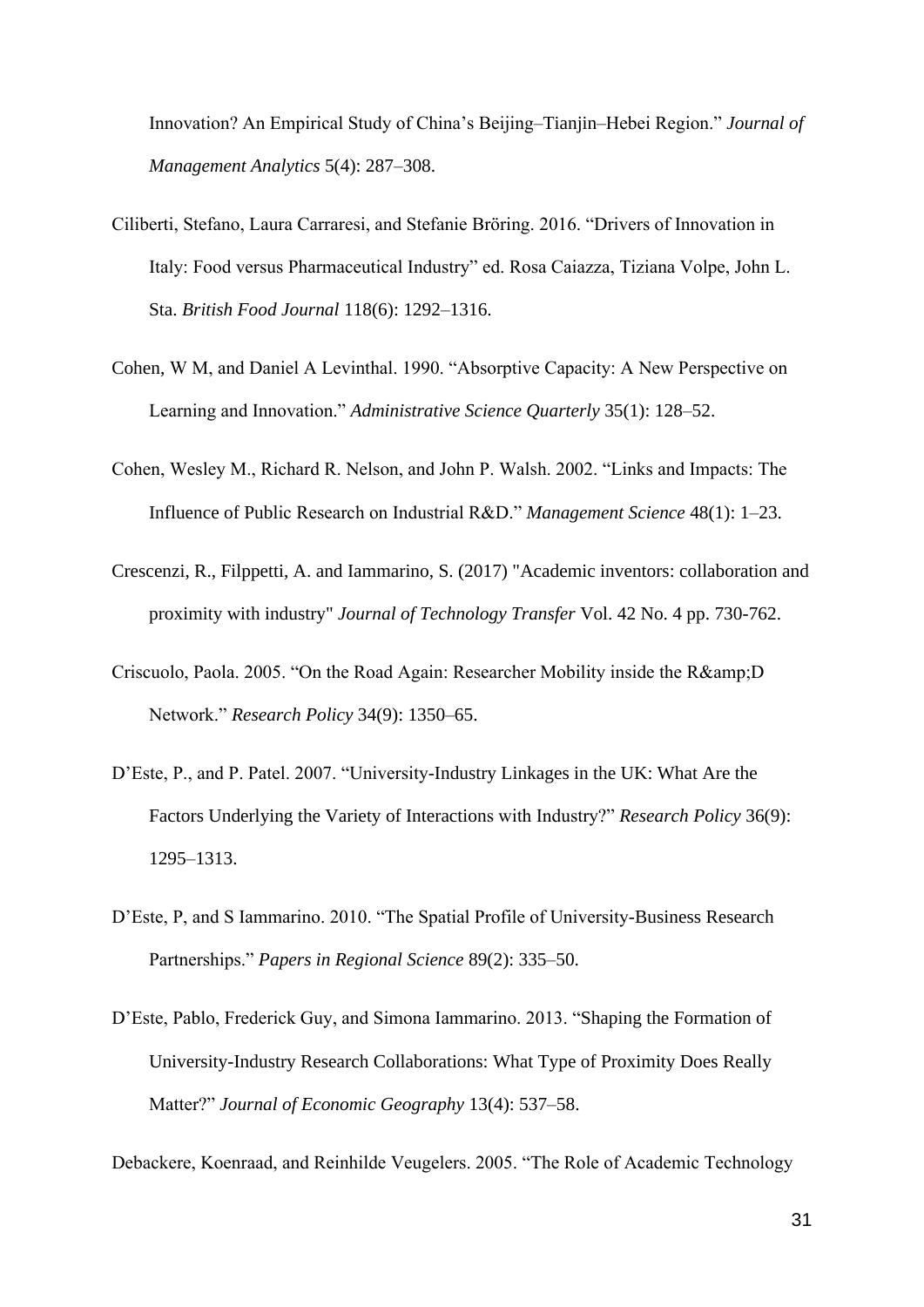Transfer Organizations in Improving Industry Science Links." *Research Policy* 34(3): 321–42.

- del-Corte-Lora, Víctor, Teresa M. Vallet-Bellmunt, and F. Xavier Molina-Morales. 2017. "How Network Position Interacts with the Relation between Creativity and Innovation in Clustered Firms." *European Planning Studies* 25(4): 561–82.
- Department for Business Innovation and Skills. 2013. *A UK Strategy for Agricultural Technologies*. London: HM Government.
- Department for Environment Food and Rural Affairs. 2018. *Food Statistics Pocketbook 2018*. London: Office for National Statistics.
- Dowling, A. 2015. *The Dowling Review of Business-University Research Collaborations*. London: Department for Business Innovation and Skills.
- Fitjar, Rune Dahl, and Martin Gjelsvik. 2018. "Why Do Firms Collaborate with Local Universities?" *Regional Studies* Vol. 52 No. 11 pp. 1525-1536.
- Fitjar, Rune Dahl, Franz Huber, and Andrés Rodríguez-Pose. 2016. "Not Too Close, Not Too Far: Testing the Goldilocks Principle of 'Optimal' Distance in Innovation Networks." *Industry and Innovation* 23(6): 465–87.
- Fontana, Roberto, Aldo Geuna, and Mireille Matt. 2006. "Factors Affecting University– Industry R&D Projects: The Importance of Searching, Screening and Signalling." *Research Policy* 35(2): 309–23.
- Geldes, Cristian, Christian Felzensztein, Ekaterina Turkina, and Aurélia Durand. 2015. "How Does Proximity Affect Interfirm Marketing Cooperation? A Study of an Agribusiness Cluster." *Journal of Business Research* 68(2): 263–72.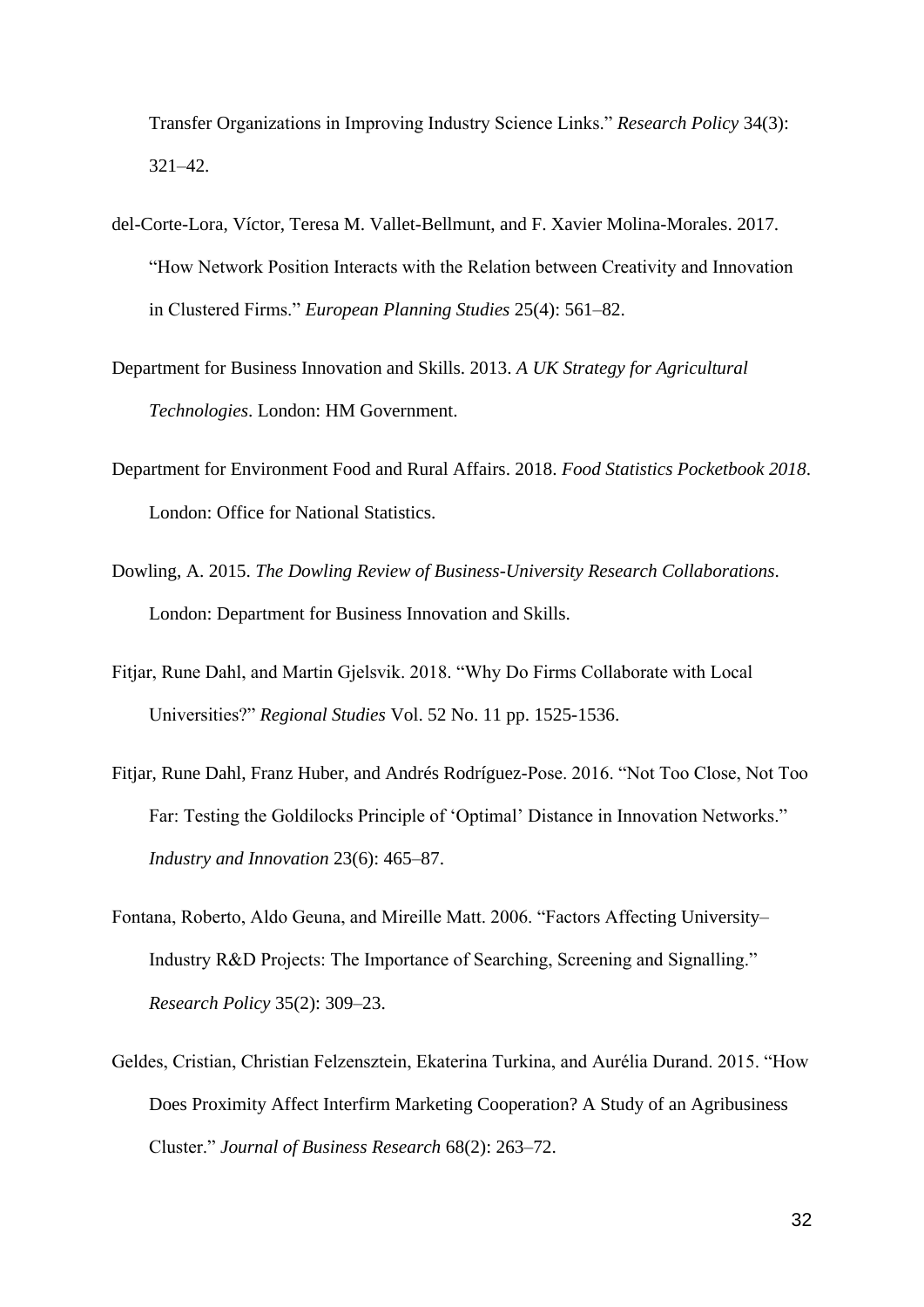- Gibbons, M., Limoges, C., Nowotny, H., Schartzman, S., Scott, P and Trow, M. 1994. *The New Production of Knowledge*. London: SAGE Publications.
- Gittelman, Michelle. 2007. "Does Geography Matter for Science-Based Firms? Epistemic Communities and the Geography of Research and Patenting in Biotechnology." *Organisation Science* 18(4): 724–41.
- Giuliani, Elisa, and Valeria Arza. 2009. "What Drives the Formation of 'Valuable' University–Industry Linkages?" *Research Policy* 38(6): 906–21.
- Gulati, R. 2007. *Managing Network Resources: Alliances, Affiliations and Other Relational Assets*. Oxford: Oxford University Press.
- Hagerdoorn, J, A Link, and N Vonortas. 2000. "Research Partnerships." *Research Policy* Vol. 29 No. 4-5 pp. 567–86.
- Hewitt-Dundas, Nola. 2011. "The Role of Proximity in University-Business Cooperation for Innovation." *The Journal of Technology Transfer* 38(2): 93–115.
- ———. 2012. "Research Intensity and Knowledge Transfer Activity in UK Universities." *Research Policy* 41(2): 262–75.

http://www.sciencedirect.com/science/article/pii/S0048733311002058.

- Hewitt-Dundas, Nola, Areti Gkypali, and Stephen Roper. 2019. "Does Learning from Prior Collaboration Help Firms to Overcome the 'Two-Worlds' Paradox in University-Business Collaboration?" *Research Policy* 48(5): 1310–22.
- HM Government. 2017. *Industrial Strategy. Building a Britain Fit for the Future*. London: Department for Business, Engergy, and Industrial Strategy. www.gov.uk/beis.

Howells, J R L. 2002. "Tacit Knowledge, Innovation and Economic Geography." *Urban*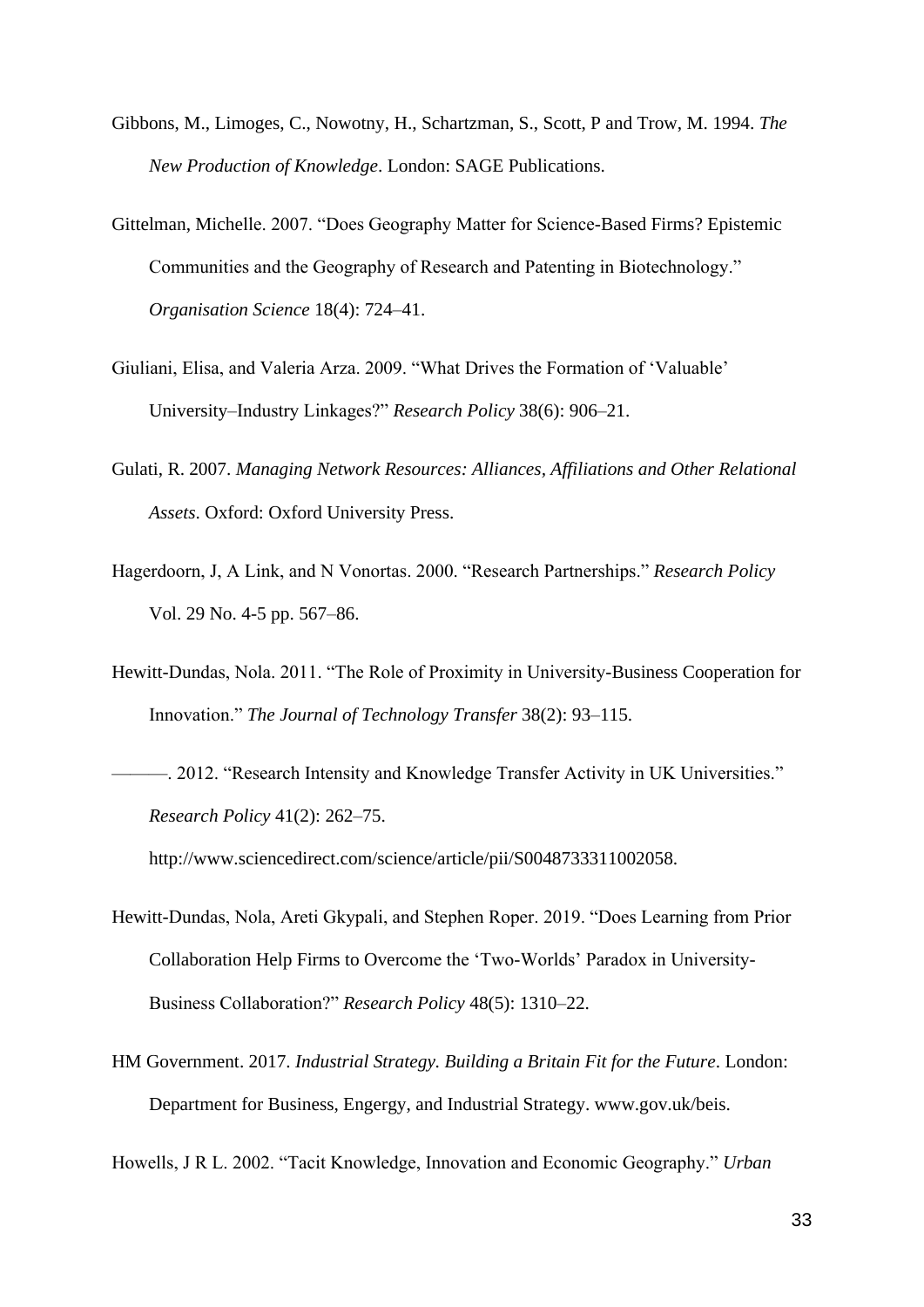*Studies* 39(5–6): 871–84.

- Huber, Franz. 2012a. "Do Clusters Really Matter for Innovation Practices in Information Technology? Questioning the Significance of Technological Knowledge Spillovers." *Journal of Economic Geography* 12(1): 107–26.
- ———. 2012b. "On the Role and Interrelationship of Spatial, Social and Cognitive Proximity: Personal Knowledge Relationships of R&D Workers in the Cambridge Information Technology Cluster." *Regional Studies* 46(9): 1169–82.
- Huggins, R. 2010. "Forms of Network Resource: Knowledge Access and the Role of Inter-Firm Networks." *International Journal of Management Reviews* 12(3): 335–52.
- Huggins, R, A Johnston, and R Steffenson. 2008. "Universities, Knowledge Networks and Regional Policy." *Cambridge Journal of Regions, Economy and Society* 2(1): 321–40.
- Huggins, R, A Johnston, and C Stride. 2012. "Knowledge Networks and Universities: Locational and Organisational Aspects of Knowledge Transfer Interactions." *Entrepreneurship & Regional Development* 24(7–8): 475–502.
- Huggins, R, A Johnston, and P Thompson. 2012. "Network Capital, Social Capital and Knowledge Flow: How the Nature of Inter-Organizational Networks Impacts on Innovation." *Industry and Innovation* 19(3): 203–32.
- Johnston, Andrew, and Robert Huggins. 2016a. "Drivers of University-Industry Links: The Case of Knowledge Intensive Business Service Firms in Rural Locations." *Regional Studies* 50(8): 1330–45.
- ———. 2016b. "The Spatio-Relational Nature of Urban Innovation Systems: Universities, Knowledge Intensive Business Service Firms, and Collaborative Networks." *Journal of*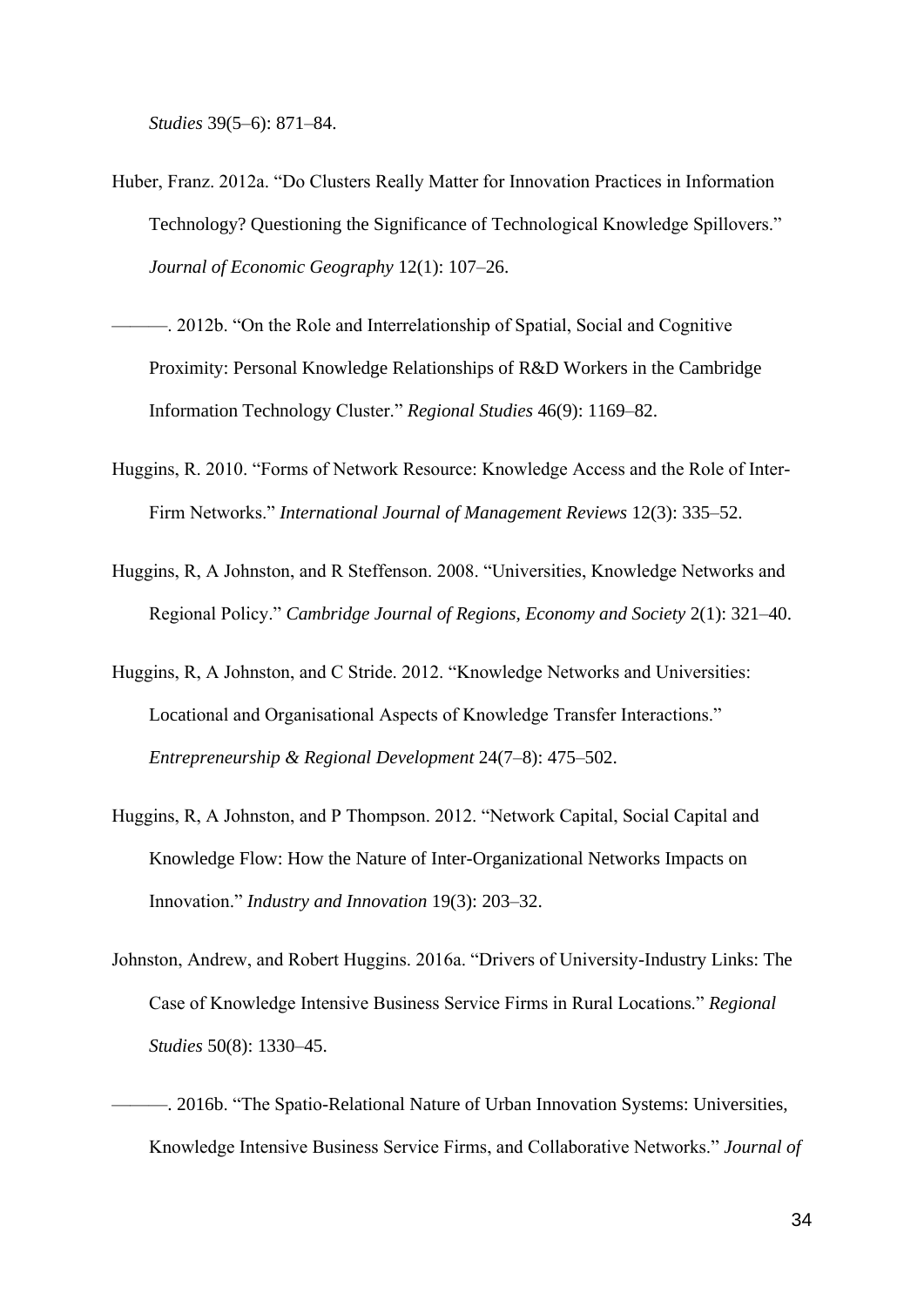*Urban Technology* 23(1): 29–52.

- —–. 2018. "Partner Selection and University-Industry Linkages: Assessing Small Firms' Initial Perceptions of the Credibility of Their Partners." *Technovation* 78 pp. 15-26.
- Kauffeld-Monz, M, and M Fritsch. 2013. "Who Are the Knowledge Brokers in Regional Systems of Innovation? A Multi-Actor Network Analysis." *Regional Studies* 47(5): 669–85.
- Knoben, J, and L Oerlemans. 2006. "Proximity and Inter-Organizational Collaboration: A Literature Review." *International Journal of Management Reviews* 8(2): 71–89.
- Kuttim, Merle. 2016. "The Role of Spatial and Non-Spatial Forms of Proximity in Knowledge Transfer." *European Journal of Innovation Management* 19(4): 468–91.

Lambert, R. 2003. *Lambert Review of Business University Collaboration*. Norwich: HMSO.

- Laredo, Philippe. 2007. "Revisiting the Third Mission of Universities: Toward a Renewed Categorization of University Activities?" *Higher Education Policy* 20(4): 441–56.
- Laursen, K, T Reichstein, and A Salter. 2011. "Exploring the Effect of Geographical Proximity and University Quality on University-Industry Collaboration in the United Kingdom." *Regional Studies* 45(4): 507–23.
- Ben Letaifa, Soumaya, and Yves Rabeau. 2013. "Too Close to Collaborate? How Geographic Proximity Could Impede Entrepreneurship and Innovation." *Journal of Business Research* 66(10): 2071–78.
- Lööf, Hans, and Anders Broström. 2006. "Does Knowledge Diffusion between University and Industry Increase Innovativeness?" *The Journal of Technology Transfer* 33(1): 73– 90.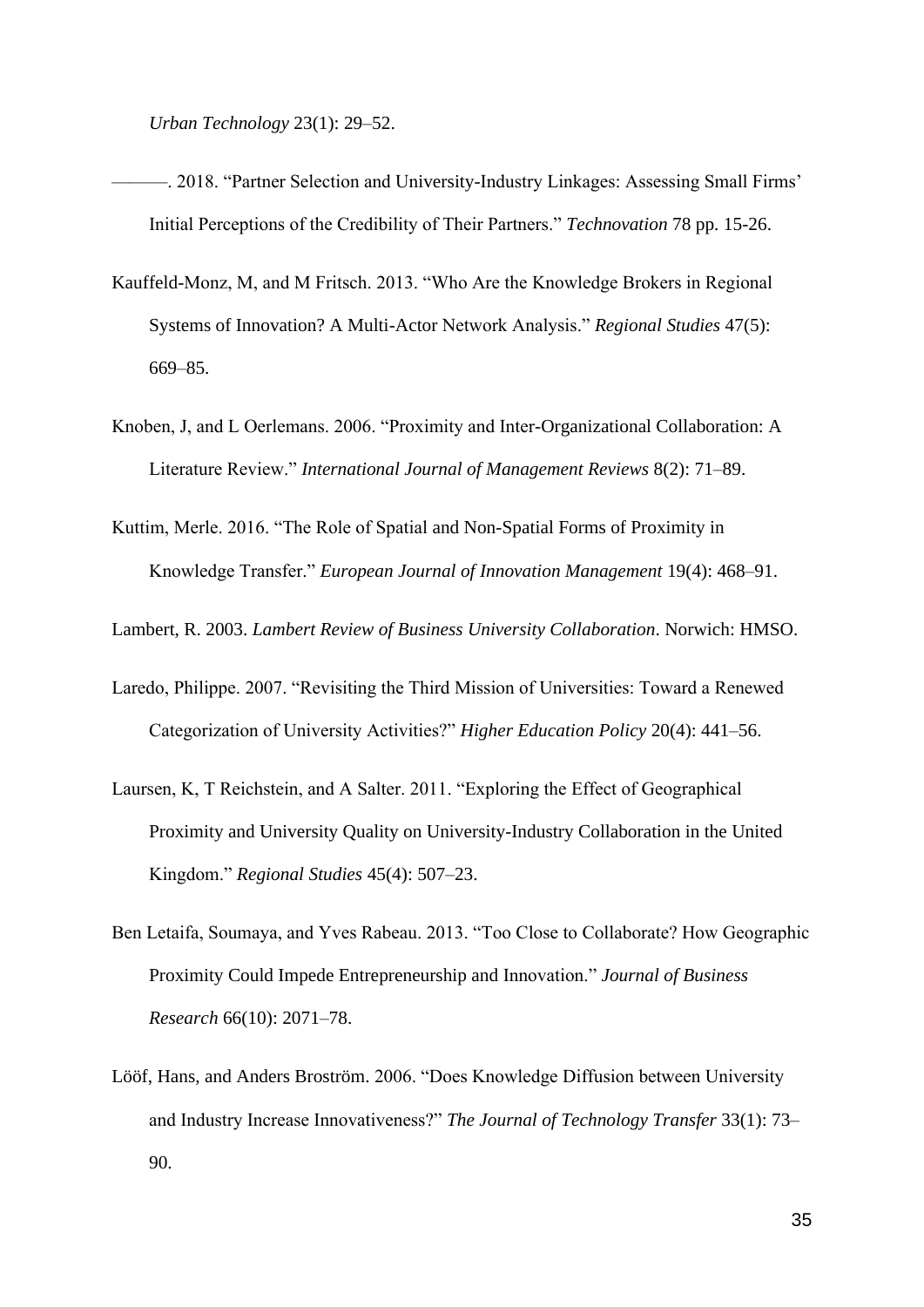- Maietta, O. 2015. "Determinants of University–Firm R&D Collaboration and Its Impact on Innovation: A Perspective from a Low-Tech Industry." *Research Policy* 44(7): 1341–59.
- Mäkimattila, Martti, Timo Junell, and Tero Rantala. 2015. "Developing Collaboration Structures for University-Industry Interaction and Innovations" ed. Dr Carl Abbott and Professor James A. *European Journal of Innovation Management* 18(4): 451–70.
- Malerba, Franco. 2002. "Sectoral Systems of Innovation and Production." *Research Policy* 31(2): 247–64.
- Manniche, Jesper, and Stefania Testa. 2010. "Knowledge Bases in Worlds of Production: The Case of the Food Industry." *Industry & Innovation* 17(3): 263–84.
- Mansfield, E. 1995. "Academic Research Underlying Industrial Innovations: Sources, Characteristics, and Financing." *The Review of Economics and Statistics* 77(1): 55–65.
- Martin, Roman. 2012. "Measuring Knowledge Bases in Swedish Regions." *European Planning Studies* 20(9): 1569–82.
- Martinez, M, and J Briz. 2000. "Innovation in the Spanish Food & Drink Industry." *The International Food and Agribusiness Management Review* 3(2): 155–76.
- Mattes, Jannika. 2012. "Dimensions of Proximity and Knowledge Bases: Innovation between Spatial and Non-Spatial Factors." *Regional Studies* 46(8): 1085–99.
- Montoya-Weiss, Mitzi M., and Tony M. O'Driscoll. 2000. "From Experience: Applying Performance Support Technology in the Fuzzy Front End." *Journal of Product Innovation Management* 17(2): 143–61.
- Moodysson, Jerker, Lars Coenen, and Bjørn Asheim. 2008. "Explaining Spatial Patterns of Innovation: Analytical and Synthetic Modes of Knowledge Creation in the Medicon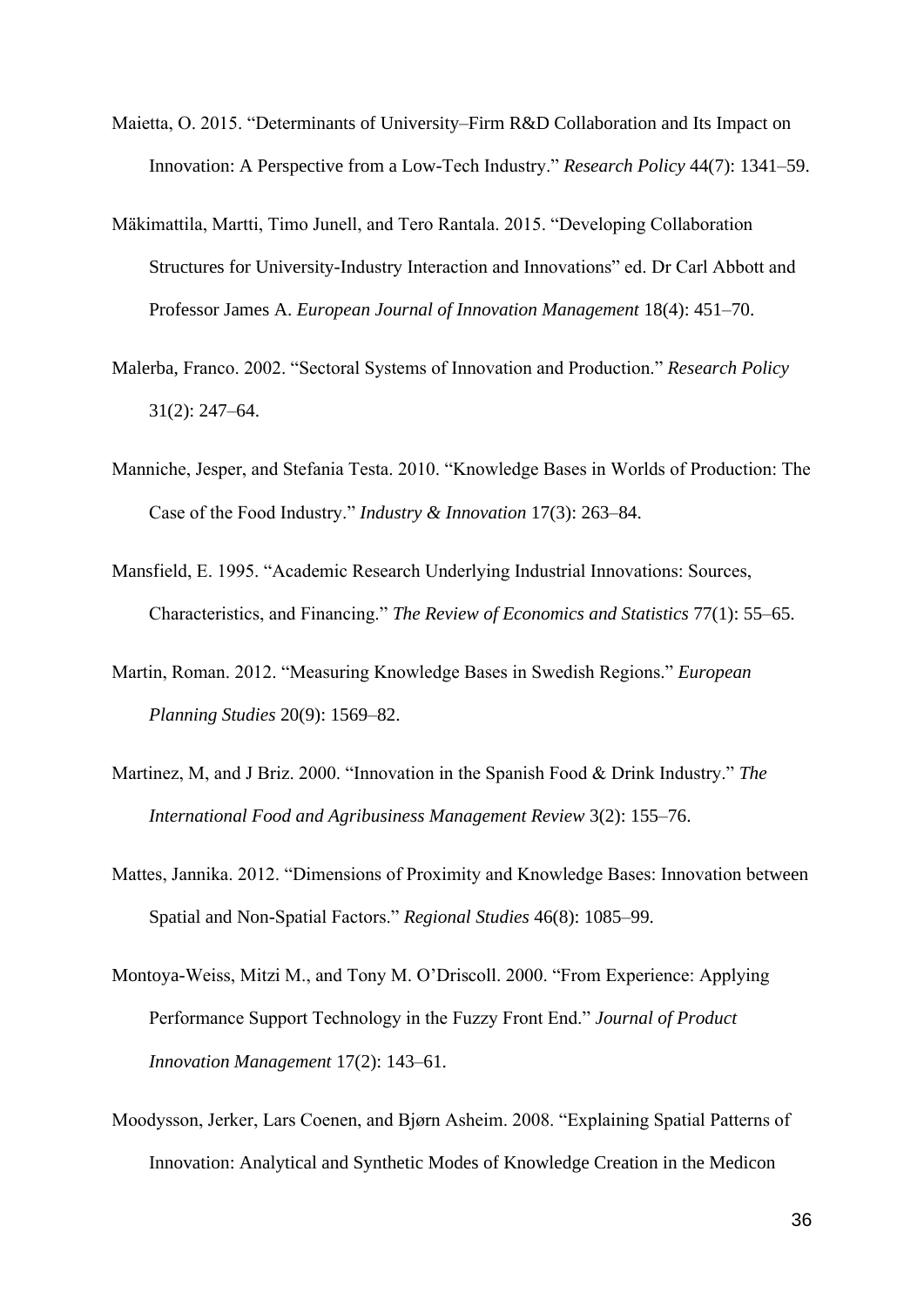Valley Life-Science Cluster." *Environment and Planning A: Economy and Space* 40(5): 1040–56.

- Morgan, Kevin. 2004. "The Exaggerated Death of Geography: Learning, Proximity and Territorial Innovation Systems." *Journal of Economic Geography* 4(1): 3–21.
- Mueller, Pamela. 2006. "Exploring the Knowledge Filter: How Entrepreneurship and University-Industry Relationships Drive Economic Growth." *Research Policy* 35(10): 1499–1508.
- Muscio, Alessandro. 2013. "University‐industry Linkages: What Are the Determinants of Distance in Collaborations?\*." *Papers in Regional Science* 92(4): 715–39.
- Narin, Francis, Kimberly S. Hamilton, and Dominic Olivastro. 1997. "The Increasing Linkage between U.S. Technology and Public Science." *Research Policy* 26(3): 317–30.
- National Centre for Universities and Business. 2015. *Leading Food 4.0: Growing University-Business Collaboration for the UK's Food Economy*. London: National Centre for Universities and Business.
- Nooteboom, B. 1999. "Innovation, Learning and Industrial Organisation." *Cambridge Journal of Economics* 23(2): 127–50.
- Oerlemans, L, and M Meeus. 2005. "Do Organizational and Spatial Proximity Impact on Firm Performance." *Regional Studies* 39(1): 89–104.
- Perkmann, M., Tartari, V., McKelvey, M., Autio, E., Brostrom, A., D'Este, P., Fini, R., Guena, A., Grimaldi, R., Hughes, A., Krabel, S., Kitson, M., Llerena, P., Lissoni., F., Salter, A., Sobrero, M. 2013. "Academic Engagement and Commercialisation: A Review of the Literature on University–Industry Relations." *Research Policy* 42(2):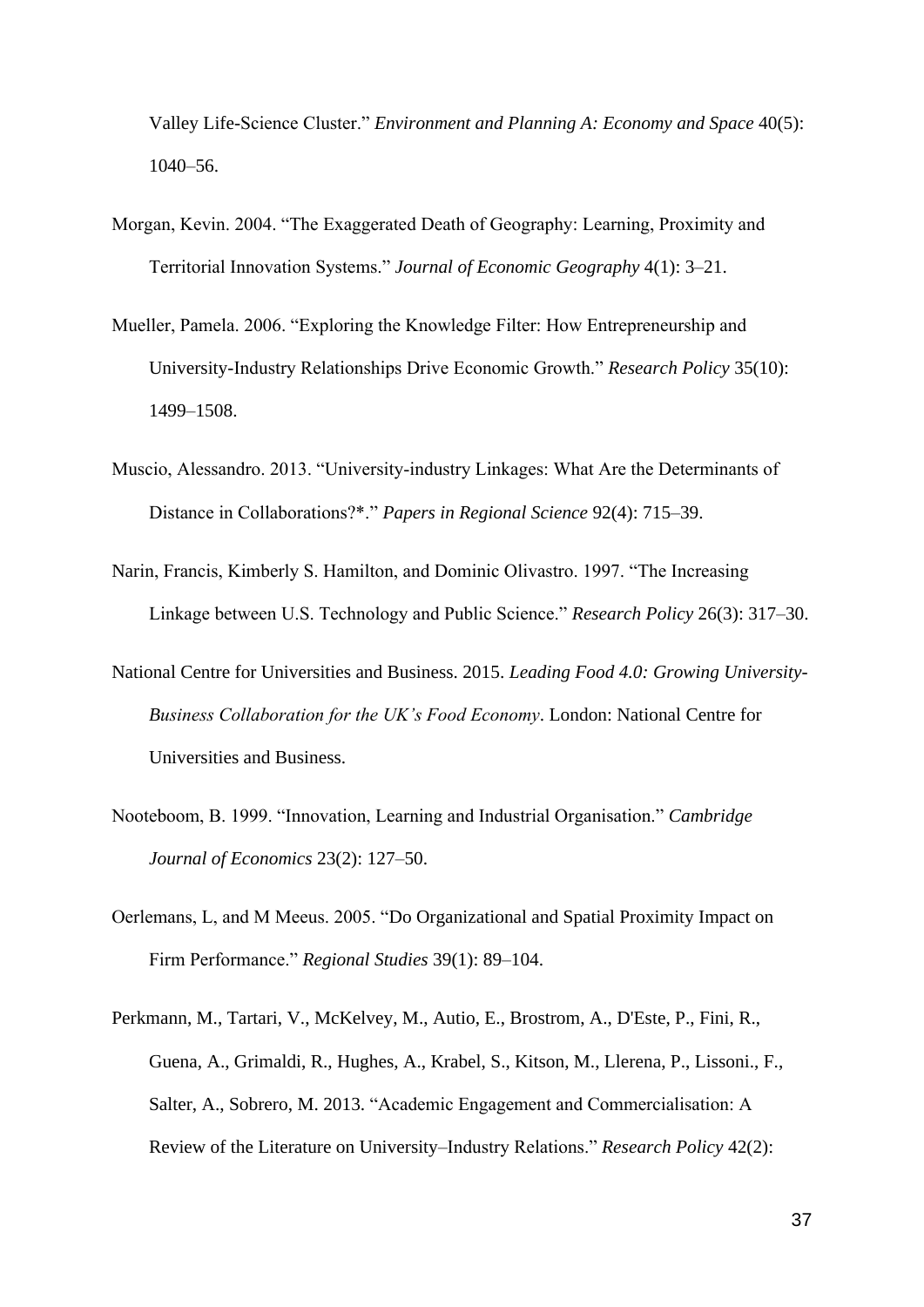- Perkmann, Markus, Zella King, and Stephen Pavelin. 2011. "Engaging Excellence? Effects of Faculty Quality on University Engagement with Industry." *Research Policy* 40(4): 539– 52.
- Perkmann, Markus, and Kathryn Walsh. 2007. "University-Industry Relationships and Open Innovation: Towards a Research Agenda." *International Journal of Management Reviews* 9(4): 259–80.
- Petruzzelli, Antonio Messeni. 2011. "The Impact of Technological Relatedness, Prior Ties, and Geographical Distance on University–Industry Collaborations: A Joint-Patent Analysis." *Technovation* 31(7): 309–19.
- Pinheiro, Rómulo, Patricio V. Langa, and Attila Pausits. 2015. "The Institutionalization of Universities' Third Mission: Introduction to the Special Issue." *European Journal of Higher Education* 5(3): 227–32.
- Ponds, R, F van Oort, and K Frenken. 2007. "The Geographical and Institutional Proximity of Research Collaboration." *Papers in Regional Science* 86(3): 423–43.
- Rossi, Federica. 2010. "The Governance of University‐industry Knowledge Transfer." *European Journal of Innovation Management* 13(2): 155–71.
- Rutten, R, F Boekma, and E Kuijpers. 2003. "HEIs, Regions and the Knowledge-Based Economy." In *Economic Geography of Higher Education: Knowledge Infrastructure and Learning Regions*, eds. R Rutten, F Boekma, and E Kuijpers. London: Routledge, 244–52.
- Saguy, I S. 2011. "Paradigm Shifts in Academia and the Food Industry Required to Meet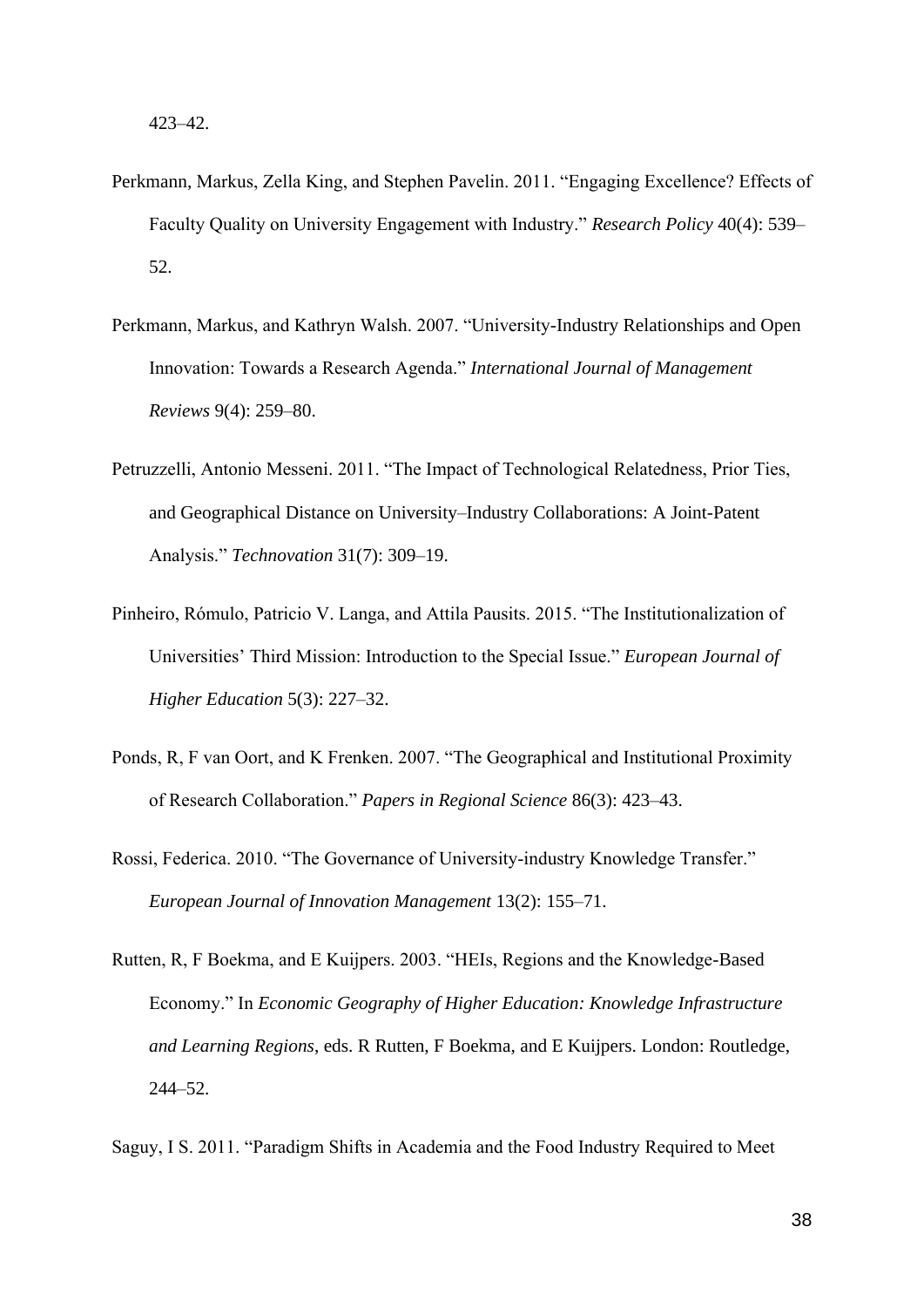Innovation Challenges." *Trends in Food Science & Technology* 22(9): 467–75.

- Sarkar, Soumodip, and Ana I.A. Costa. 2008. "Dynamics of Open Innovation in the Food Industry." *Trends in Food Science & Technology* 19(11): 574–80.
- Sonn, J W, and M Storper. 2008. "The Increasing Importance of Geographical Proximity in Knowledge Production: An Analysis of US Patent Citations, 1975 -1997." *Environment and Planning A* 40(5): 1020–39.
- Steinmo, Marianne, and Einar Rasmussen. 2016. "How Firms Collaborate with Public Research Organizations: The Evolution of Proximity Dimensions in Successful Innovation Projects." *Journal of Business Research* 69(3): 1250–59.
- Storper, M, and A Venables. 2004. "Buzz: Face-to-Face Contact and the Urban Economy." *Journal of Economic Geography* 4(4): 351–70.
- Striukova, Ludmila, and Thierry Rayna. 2015. "University-Industry Knowledge Exchange" ed. Dr Carl Abbott and Professor James A. *European Journal of Innovation Management* 18(4): 471–92.
- Tether, B S, Qian Cher Li, and A Mina. 2012. "Knowledge-Bases, Places, Spatial Configurations and the Performance of Knowledge-Intensive Professional Service Firms." *Journal of Economic Geography* 12(5): 969–1001.
- Thursby, J G, R A Jensen, and M C Thursby. 2001. "Objectives, Characteristics and Outcomes of University Licensing: A Survey of Major U.S. Universities." *Journal of Technology Transfer* 26(1–2): 59–70.
- Thursby, J G, and M C Thursby. 2002. "Who Is Selling the Ivory Tower? Sources of Growth in University Licensing." *Management Science* 48(1): 90–104.